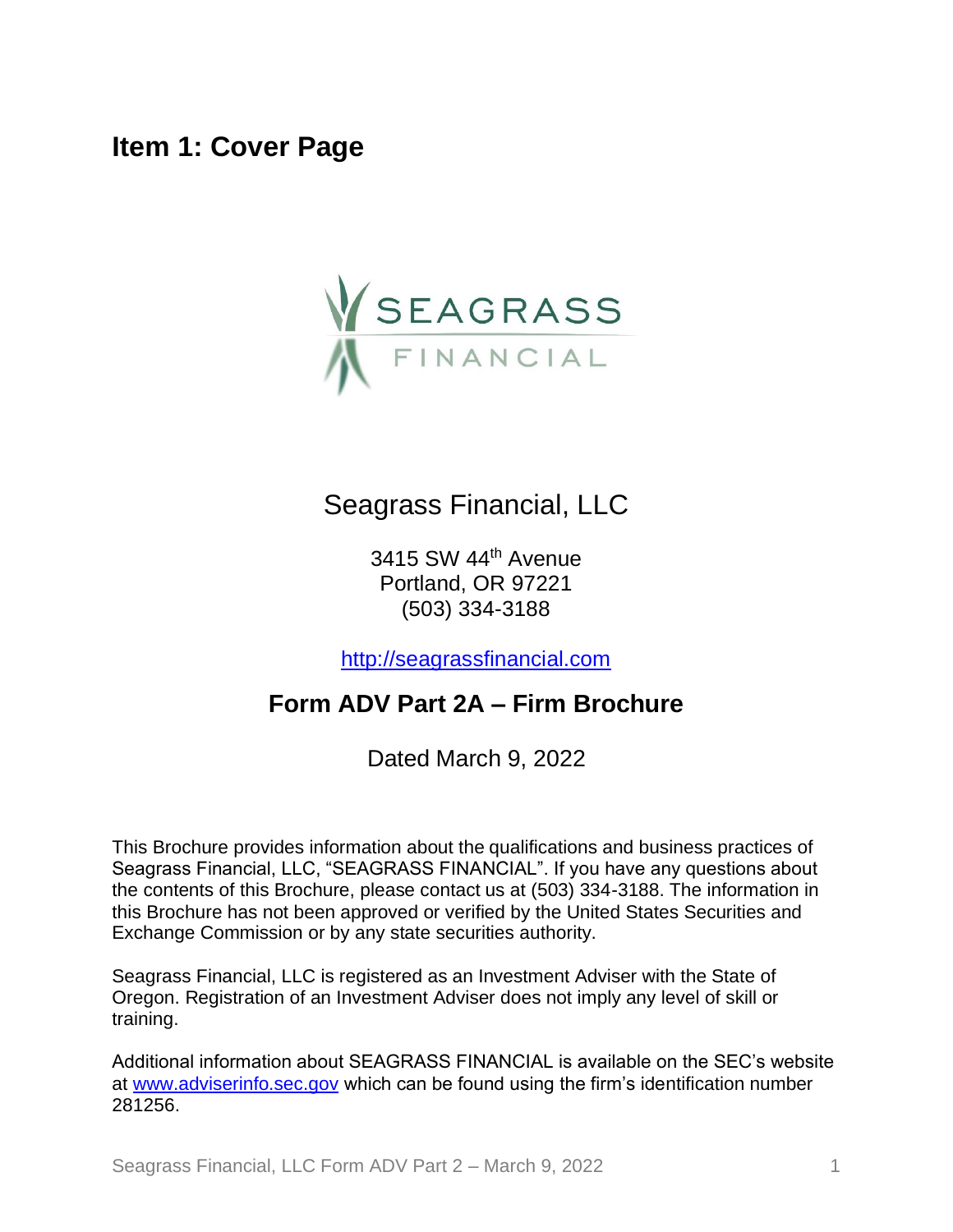## <span id="page-1-0"></span>**Item 2: Material Changes**

The following changes have been made to this version of the Disclosure Brochure, dated March 9, 2022.

**Item 4: Advisory Business:** Updated asset numbers.

**Item 5: Fees and Compensation:** Updated fee schedule for ongoing services.

#### *Future Changes*

From time to time, we may amend this Disclosure Brochure to reflect changes in our business practices, changes in regulations and routine annual updates as required by the securities regulators. This complete Disclosure Brochure or a Summary of Material Changes shall be provided to each Client annually and if a material change occurs in the business practices of SEAGRASS FINANCIAL.

At any time, you may view the current Disclosure Brochure on-line at the SEC's Investment Adviser Public Disclosure website at http://www.adviserinfo.sec.gov by searching for our firm name or by our CRD number 281256.

You may also request a copy of this Disclosure Brochure at any time, by visiting our website or contacting us at (503) 334-3188.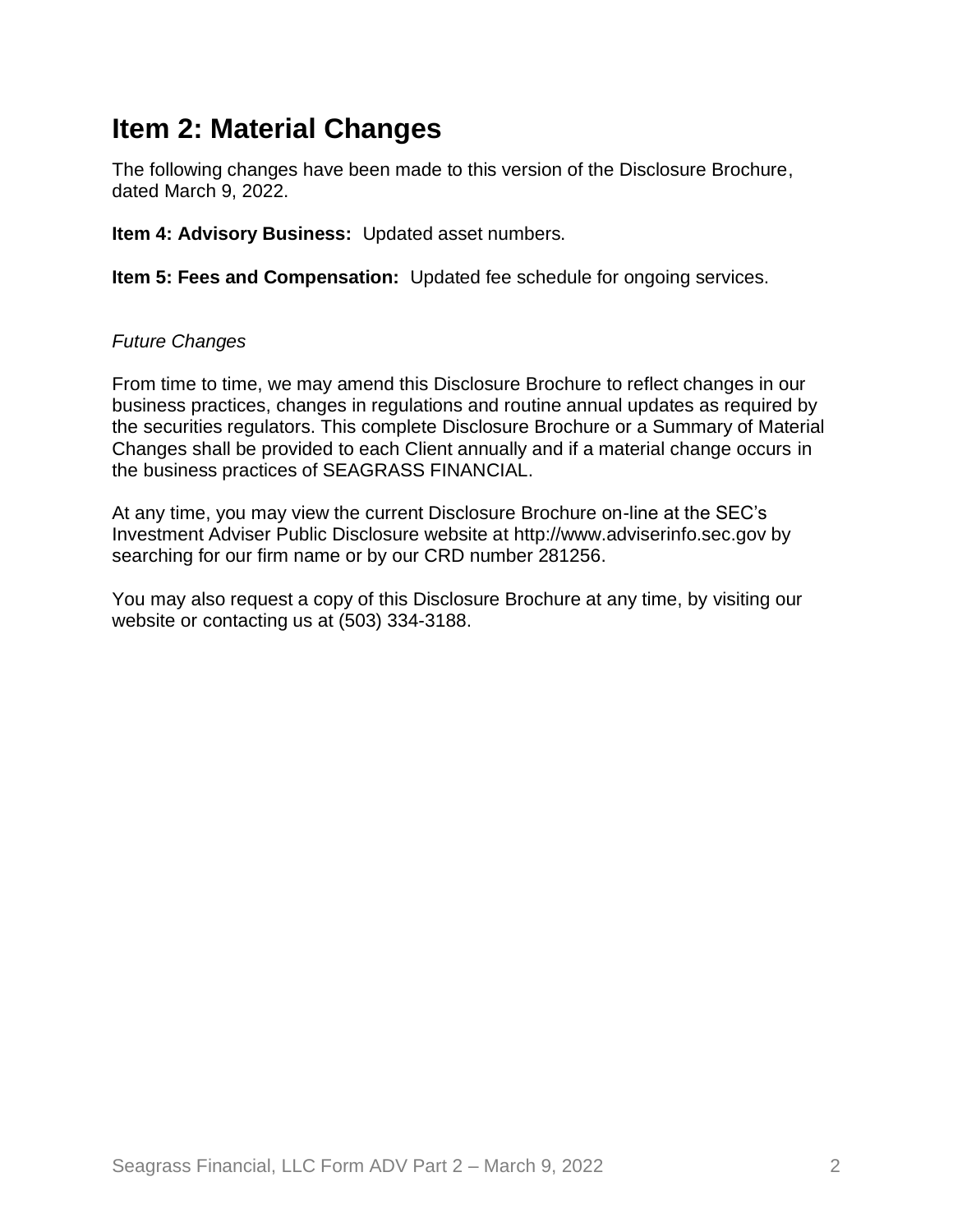# <span id="page-2-0"></span>**Item 3: Table of Contents**

| Item 6: Performance-Based Fees and Side-By-Side Management12                  |
|-------------------------------------------------------------------------------|
|                                                                               |
| Item 8: Methods of Analysis, Investment Strategies and Risk of Loss 14        |
|                                                                               |
| Item 10: Other Financial Industry Activities and Affiliations 17              |
| Item 11: Code of Ethics, Participation or Interest in Client Transactions and |
|                                                                               |
|                                                                               |
|                                                                               |
|                                                                               |
|                                                                               |
|                                                                               |
|                                                                               |
|                                                                               |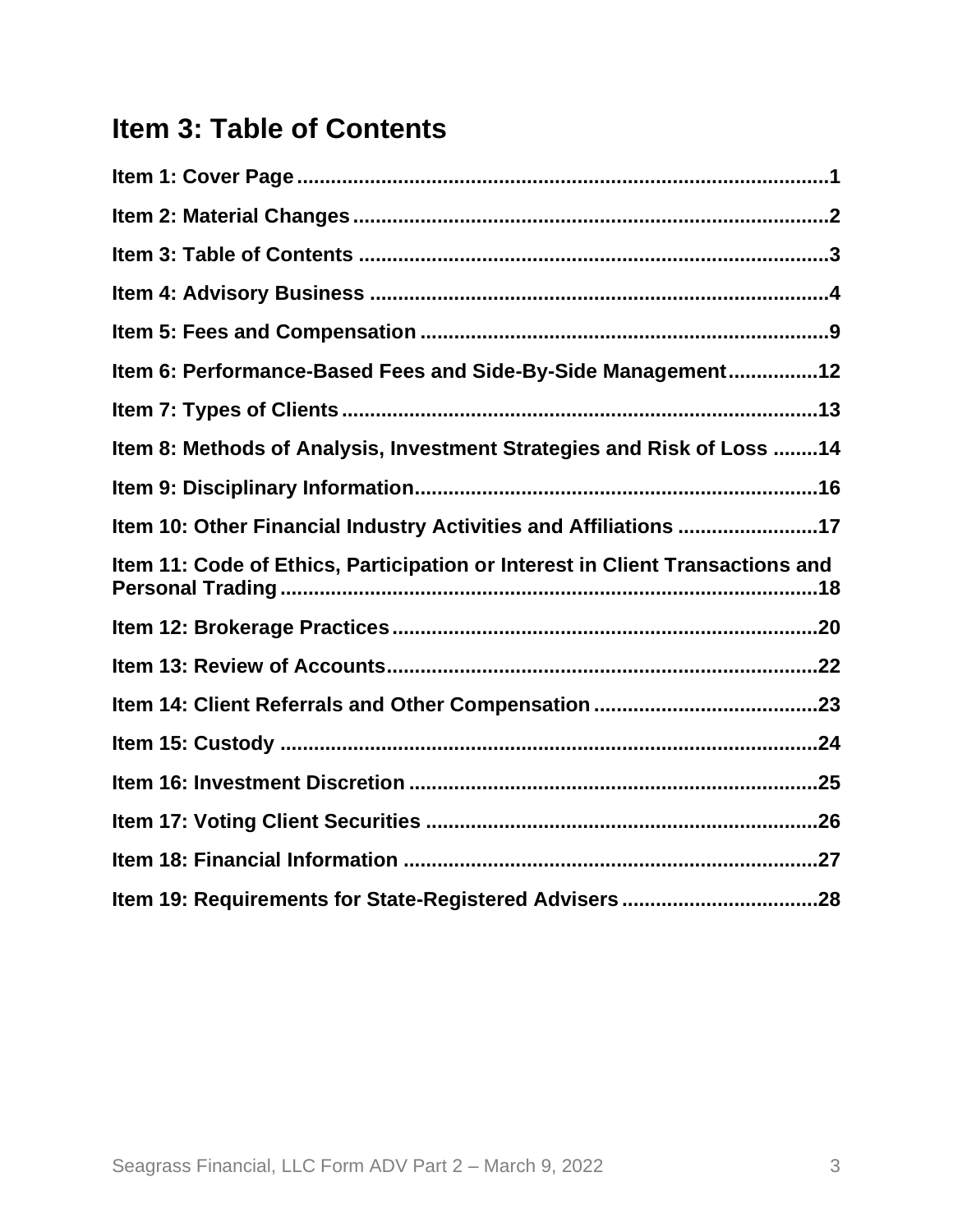## <span id="page-3-0"></span>**Item 4: Advisory Business**

### **Description of Advisory Firm**

Seagrass Financial, LLC is registered as an Investment Adviser with the State of Oregon. We were founded in August 2015. Linden Cornett is the principal owner of SEAGRASS FINANCIAL. As of December 31, 2021, we managed \$61,821,433 on a discretionary basis.

### **Types of Advisory Services**

#### *Comprehensive Financial Planning*

This service involves working one-on-one with a planner over an extended period of time. By paying an annual fee, clients get continuous access to a planner who will work with them to design and execute their plan. The planner will monitor the plan, recommend any changes, and ensure the plan is up-to-date.

Upon desiring a comprehensive plan, a client will be taken through a process to establish their goals and values around money. They will be required to provide information to help complete the following areas of analysis: net worth, cash flow, insurance, credit scores/reports, employee benefits, retirement planning, insurance, investments, college planning and estate planning. Once the client's information is reviewed, their plan will be built and analyzed, and then the findings, analysis and potential changes to their current situation will be reviewed with the client. Clients subscribing to this service will receive an electronic report providing the client with a detailed financial plan designed to achieve his or her stated financial goals and objectives. Plan recommendations and action items will be delivered over a series of meetings. The plan and the client's financial situation and goals will be monitored throughout the year and follow-up phone calls and emails will be made to the client to confirm that any agreed upon action steps have been carried out. The plan will be reviewed and updated periodically to ensure its accuracy and ongoing appropriateness. Updates will be implemented as needed throughout the year.

#### *Portfolio Management Services*

In conjunction with comprehensive financial planning, we also offer portfolio management of individually tailored investment portfolios. Our firm provides continuous advice to a client regarding the investment of client funds based on the individual needs of the client. Through personal discussions in which goals and objectives based on a client's particular circumstances are established, we develop a client's personal investment policy or an investment plan with an asset allocation target. We then create and manage a portfolio based on that policy and allocation target. During our datagathering process, we determine the client's individual objectives, time horizons, risk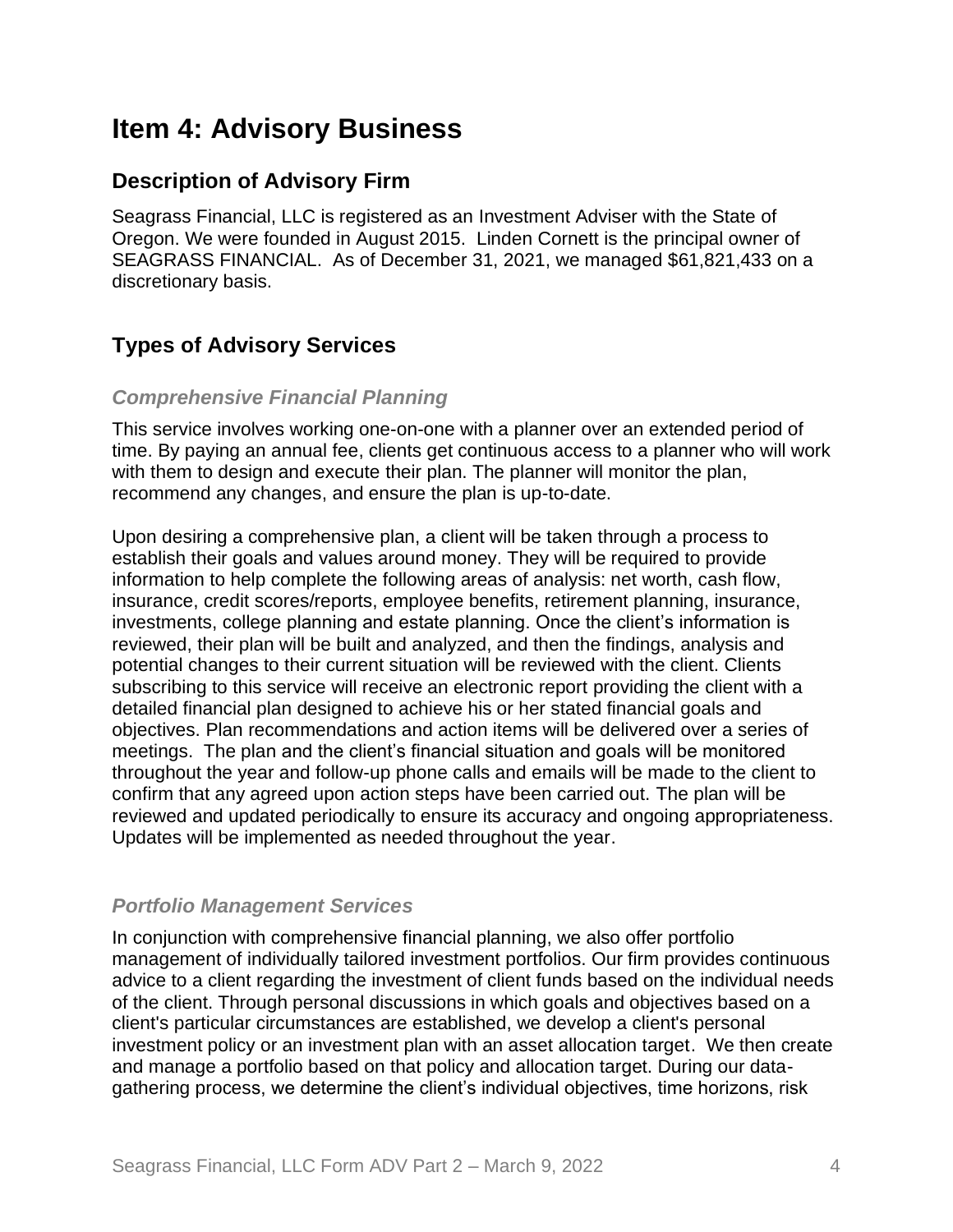tolerance, and liquidity needs. We may also review and discuss a client's prior investment history, as well as family composition and background.

Account supervision is guided by the stated objectives of the client (e.g., maximum capital appreciation, growth, income, or growth and income), as well as tax considerations. Clients may impose reasonable restrictions on investing in certain securities, types of securities, or industry sectors. Fees pertaining to this service are outlined in Item 5 of this brochure.

#### *Fixed-Term Financial Planning Packages*

SEAGRASS FINANCIAL may provide, to the extent requested by the client, Fixed-Term Financial Planning Packages. Packages are typically offered to clients who do not require ongoing advice, but instead seek advice in one or more specific areas of their life (including investment and non-investment related matters). To accommodate those individuals, SEAGRASS FINANCIAL provides Fixed-Term Financial Planning Packages on a more modular level. In these cases, the services provided by SEAGRASS FINANCIAL will address those specific areas of concern and will be included in an Advisory Agreement negotiated by SEAGRASS FINANCIAL and the client. Advice is based on objectives communicated, either orally or in writing, by the client and the SEAGRASS FINANCIAL advisor. Planning services may be provided through individual consultations and/or a written financial planning document.

SEAGRASS FINANCIAL offers four package types. Each package includes a maximum number of hours as well as an expiration date.

| <b>Package Type</b> | <b>Max Hours</b> | <b>Expiration</b> |  |
|---------------------|------------------|-------------------|--|
| Focused             | 3 hours          | 1 month           |  |
| Targeted            | 7 hours          | 2 months          |  |
| <b>Extended</b>     | 15 hours         | 3 months          |  |
| Comprehensive       | 25 hours         | 6 months          |  |

#### *Comprehensive Financial Planning and Package-Based Consulting Topics*

We provide financial planning services on topics such as retirement planning, college savings, cash flow, debt management, work benefits, and estate and incapacity planning.

Financial planning is a comprehensive evaluation of a client's current and future financial state by using currently known variables to predict future cash flows, asset values and withdrawal plans. The key defining aspect of financial planning is that through the financial planning process, all questions, information and analysis will be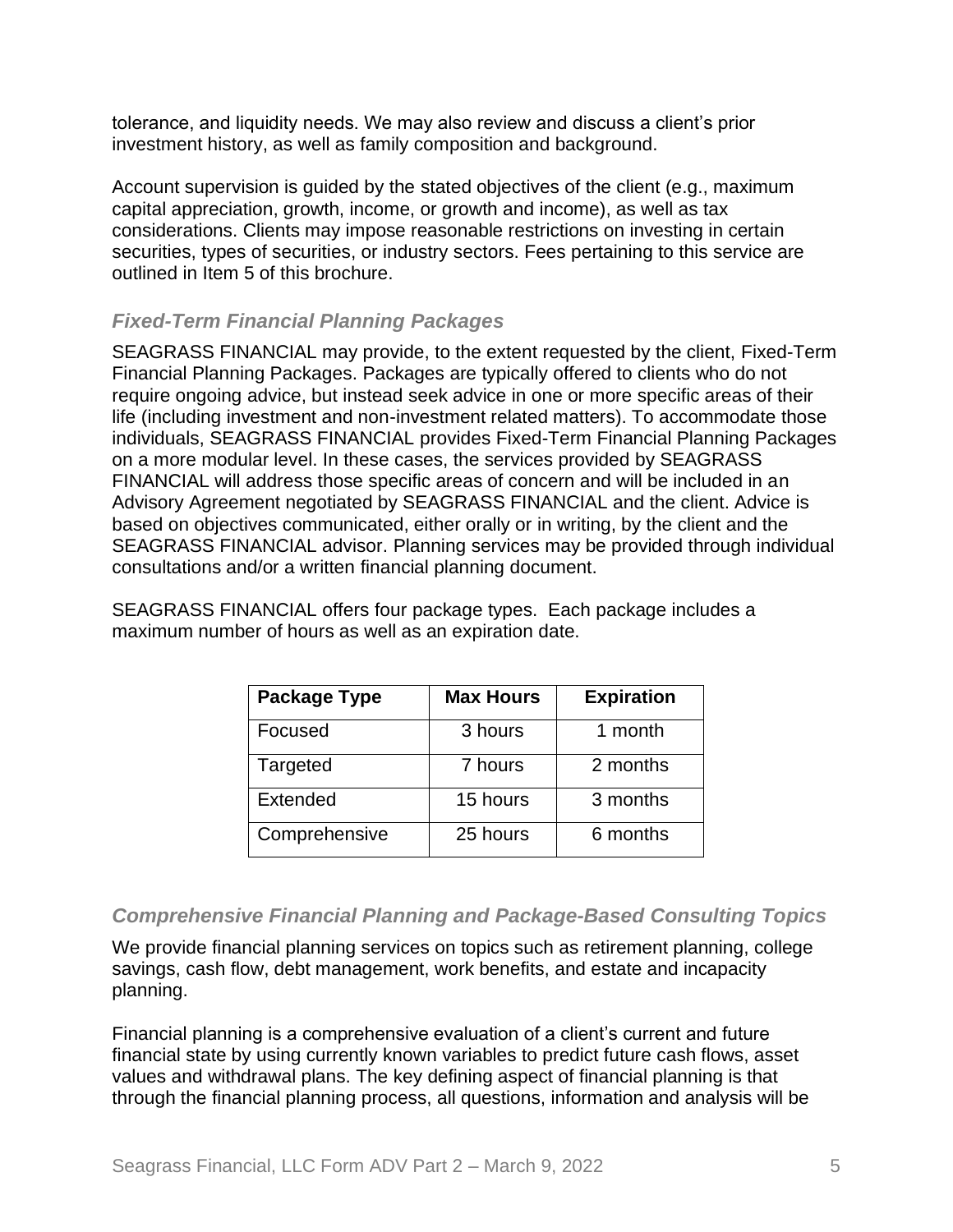considered as they impact and are impacted by the entire financial and life situation of the client. Clients choosing this service will receive an electronic report providing the client with a detailed financial plan designed to achieve their stated financial goals and objectives.

The client is under no obligation to act upon our recommendations. If the client elects to act on any of the recommendations, the client is under no obligation to effect the transaction through our firm.

In general, the financial plan will address any or all of the following areas of concern. The client and advisor will work together to select the specific areas to cover. These areas may include, but are not limited to, the following:

- **Cash Flow and Debt Management**: We will conduct a review of your income and expenses to determine your current surplus or deficit along with advice on prioritizing how any surplus should be used or how to reduce expenses if they exceed your income. Advice may also be provided on which debts to pay off first based on factors such as the interest rate of the debt and any income tax ramifications. We may also recommend what we believe to be an appropriate cash reserve that should be considered for emergencies and other financial goals, along with a review of accounts (such as money market funds) for such reserves, plus strategies to save desired amounts.
- **College Savings**: We will project the amount that will be needed to achieve college or other post-secondary education funding goals, and also provide advice on ways for you to save the desired amount. Recommendations as to savings strategies are included, and, if needed, we will review your financial picture as it relates to eligibility for financial aid or the best way to assist grandchildren.
- **Employee Benefits Optimization**: We will provide review and analysis as to whether you, as an employee, are taking the maximum advantage of your employee benefits.
- **Estate Planning**: This usually includes an analysis of your exposure to estate taxes and your current estate plan, which may include whether you have a will, powers of attorney, trusts and other related documents. Our advice also typically includes ways for you to minimize or avoid future estate taxes by implementing appropriate estate planning strategies such as the use of applicable trusts.

We always recommend that you consult with a qualified attorney when you initiate, update, or complete estate planning activities. We may provide you with contact information for attorneys who specialize in estate planning when you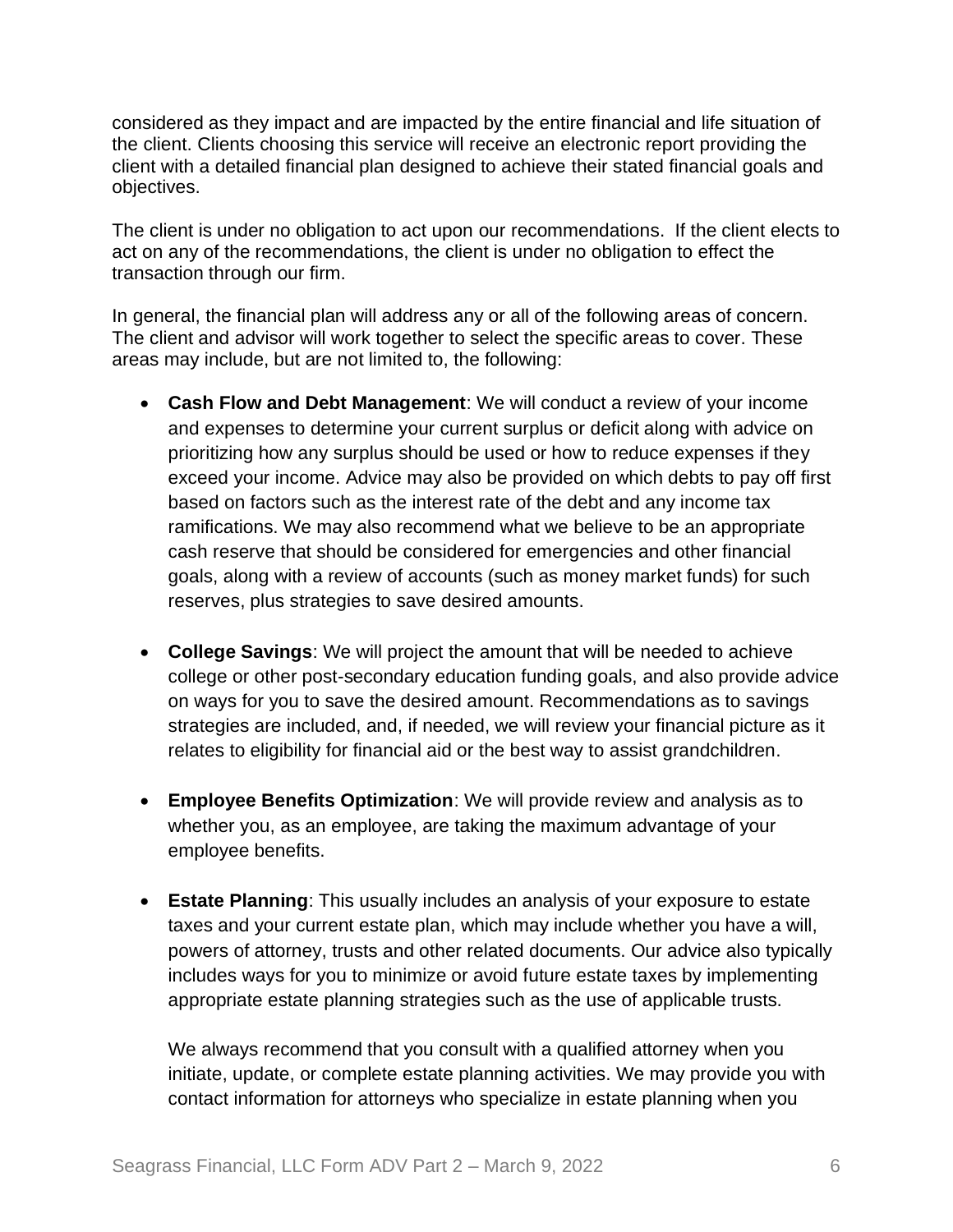wish to hire an attorney for such purposes. From time-to-time, we will participate in meetings or phone calls between you and your attorney with your approval or request.

- **Financial Goals**: We will help clients identify financial goals and develop a plan to reach them. We will identify what you plan to accomplish, what resources you will need to make it happen, how much time you will need to reach the goal, and how much you should budget for your goal.
- **Insurance**: We will review existing policies to ensure appropriate coverage for life, health, disability, long-term care, liability, home and automobile.
- **Retirement Planning**: Our retirement planning services include projections of your likelihood of achieving your financial goals, typically focusing on financial independence as the primary objective. For situations where projections show less than the desired results, we may make recommendations, including those that may impact the original projections by adjusting certain variables (e.g., working longer, saving more, spending less, adjusting investments).

If you are near retirement or already retired, advice may be given on appropriate distribution strategies to minimize the likelihood of running out of money or having to reduce spending during your retirement years.

• **Tax Planning Strategies:** Advice may include ways to minimize current and future income taxes as a part of your overall financial planning picture. For example, we may make recommendations on which type of account(s) or specific investments should be owned based in part on their "tax efficiency," with consideration that there is always a possibility of future changes to federal, state or local tax laws and rates that may affect your situation.

We recommend that you consult with a qualified tax professional before initiating any tax planning strategy, and we may provide you with contact information for accountants or attorneys who specialize in this area if you wish to hire someone for such purposes. We will participate in meetings or phone calls between you and your tax professional with your approval.

#### *Client Tailored Services and Client Imposed Restrictions*

We offer the same suite of services to all of our clients. However, specific client financial plans and their implementation are dependent upon a client Investment Plan, which outlines each client's current situation (income, tax levels, and risk tolerance levels) and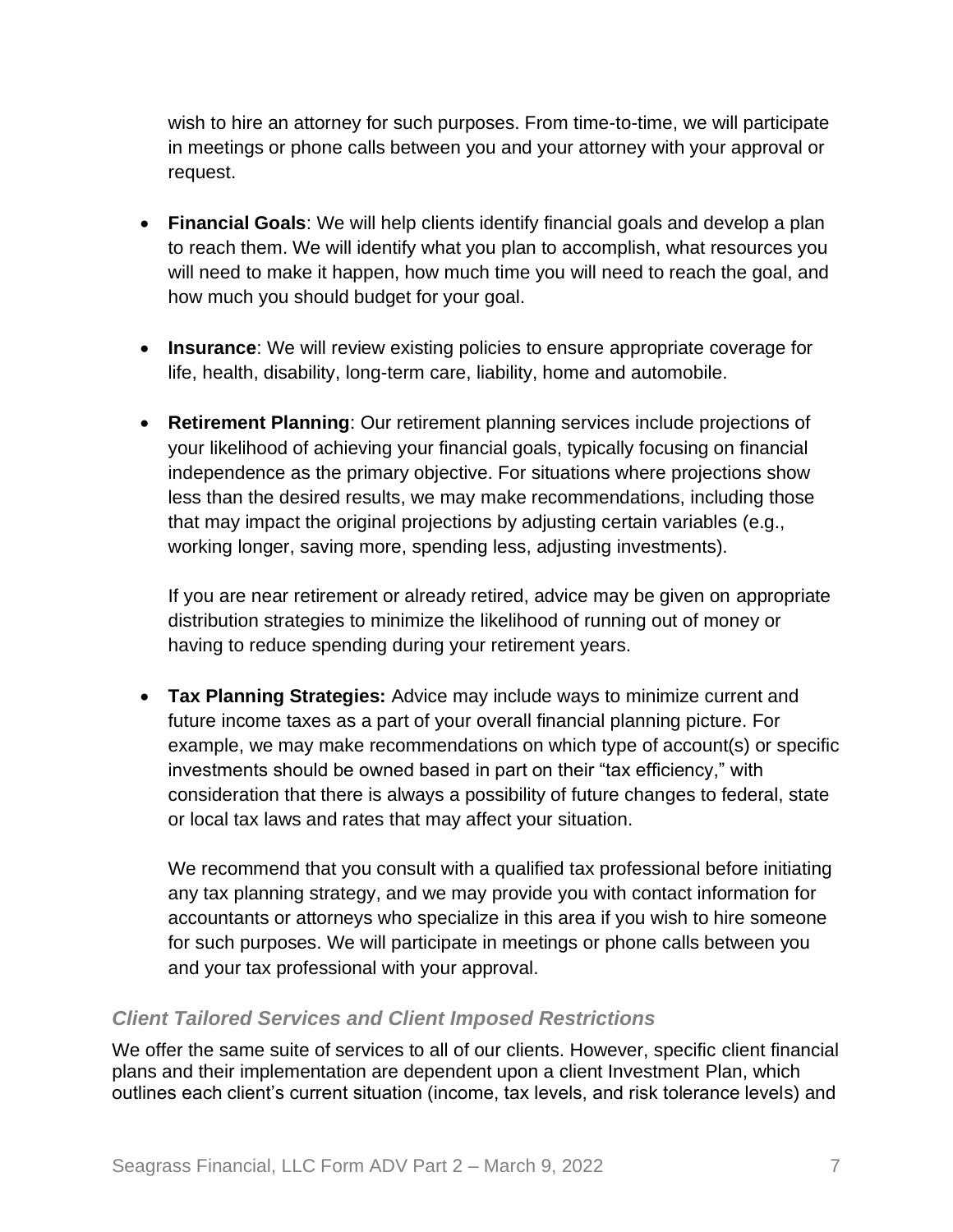is used to construct a client specific plan to aid in the selection of a portfolio that matches restrictions, needs, and targets.

#### *Wrap Fee Programs*

We do not participate in wrap fee programs.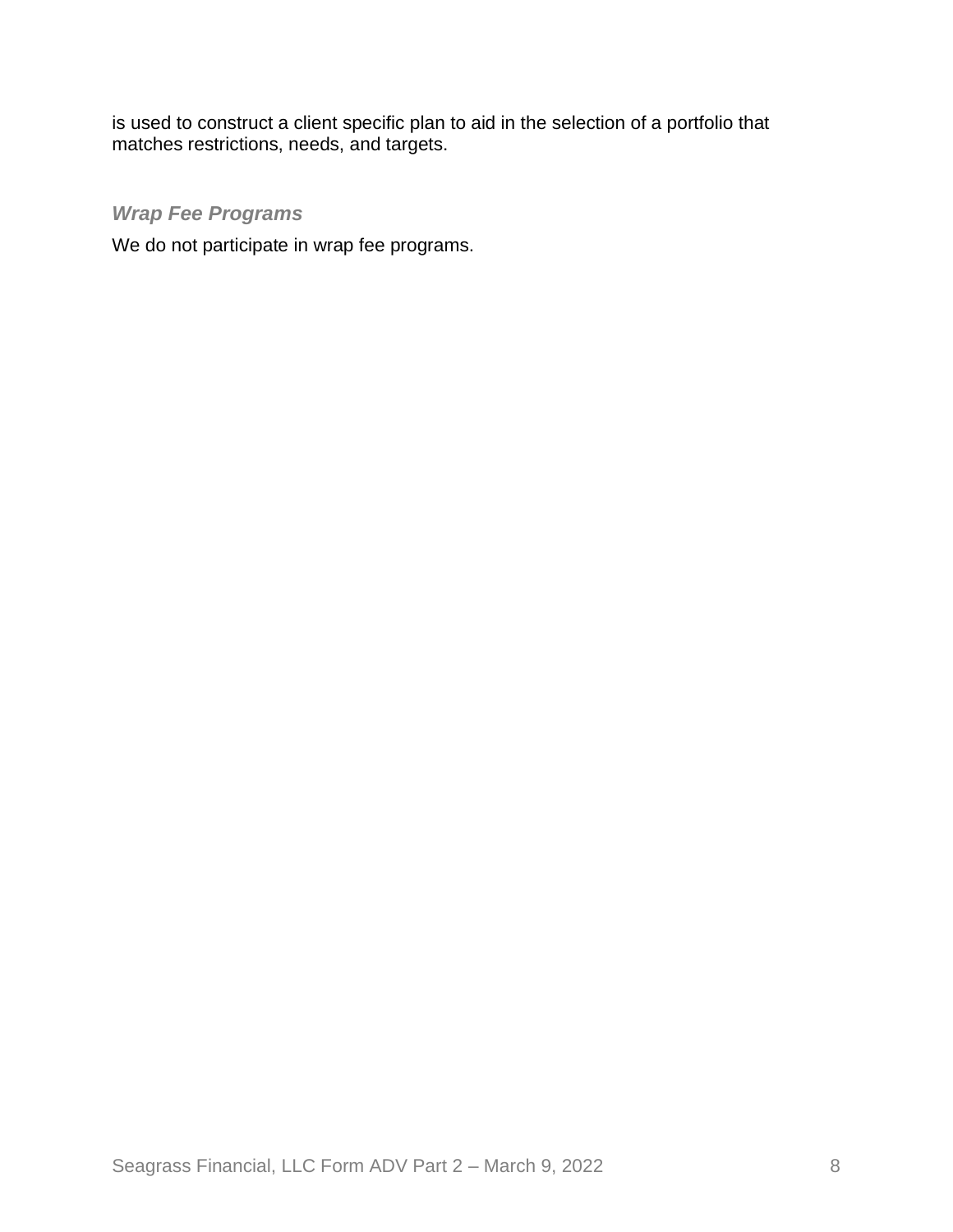# <span id="page-8-0"></span>**Item 5: Fees and Compensation**

Please note, unless a client has received the firm's disclosure brochure at least 48 hours prior to signing the investment advisory contract, the investment advisory contract may be terminated by the client within five (5) business days of signing the contract without incurring any advisory fees and without penalty. We are paid based on the type of advisory service we are performing. Please review the fee and compensation information below. Fees may be negotiable in some situations.

### **Comprehensive Financial Planning and Portfolio Management Services**

Clients who choose an ongoing Comprehensive Financial Planning relationship (with or without Portfolio Management) will pay an engagement fee ranging from \$4,000 - \$10,000. The fee is based on the complexity of the client's financial situation. The engagement fee is invoiced at the start of the advisory relationship, and due 30 days later.

Comprehensive Financial Planning with Portfolio Management services are available for the annual fees outlined in the table below. Fees will be reassessed periodically (no more than annually) based on total portfolio value.

| <b>Total Portfolio Value</b> | <b>Financial Planning (with Portfolio Management)</b> |
|------------------------------|-------------------------------------------------------|
| $$0 - $1,000,000$            | \$6,000/year                                          |
| $$1,000,000 - $2,000,000$    | \$8,000/year                                          |
| \$2,000,000 - \$3,000,000    | \$10,000/year                                         |
| $$3,000,000 - $4,000,000$    | \$12,000/year                                         |
| Over \$4,000,000             | Contact Seagrass Financial for a custom quote         |

Comprehensive Financial Planning without Portfolio Management services are available for the annual fees outlined in the table below. Fees will be reassessed periodically (no more than annually) based on total portfolio value.

|                       | Total Portfolio Value   Financial Planning (no Portfolio Management) |  |  |
|-----------------------|----------------------------------------------------------------------|--|--|
| $\$\,0 - \$3,000,000$ | \$6,000/year                                                         |  |  |
| Over \$3,000,000      | Contact Seagrass Financial for a custom quote                        |  |  |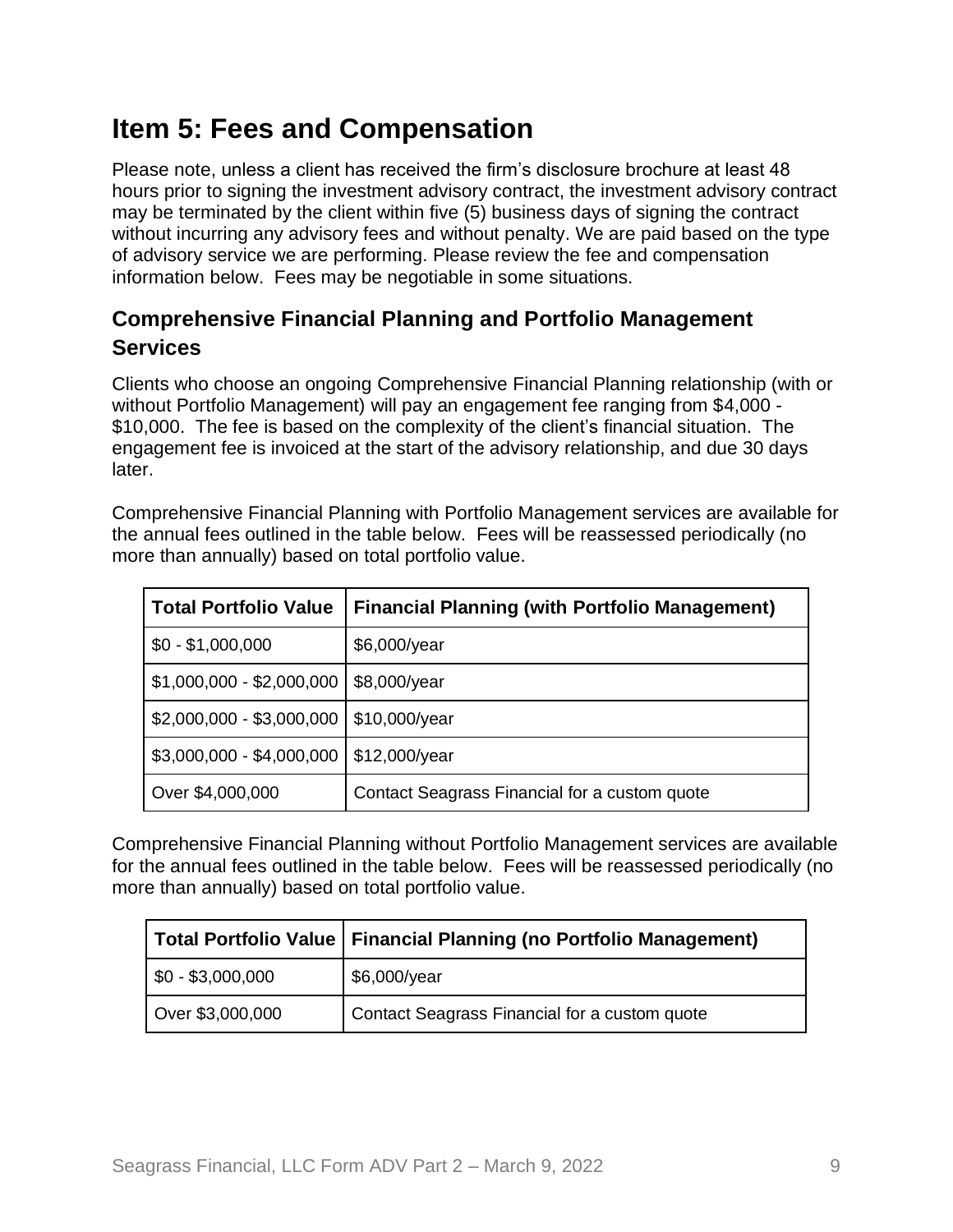#### *Fee Examples:*

A household with a \$750,000 portfolio would pay \$6,000/year for financial planning and portfolio management. This household would pay \$6,000/year for ongoing financial planning services without portfolio management.

A household with a \$1,500,000 portfolio would pay \$8,000/year for financial planning and portfolio management. This household would pay \$6,000/year for ongoing financial planning services without portfolio management.

A household with a \$2,500,000 portfolio would pay \$10,000/year for financial planning and portfolio management. This household would pay \$6,000/year for ongoing financial planning services without portfolio management.

A household with a \$3,500,000 portfolio would pay \$12,000/year for financial planning and portfolio management. The fee for ongoing financial planning services without portfolio management may be \$6,000/year or more based on complexity.

Annual fees are payable quarterly, in arrears. You may make certain other payment arrangements if you prefer. However, SEAGRASS FINANCIAL will not bill an amount above \$500.00 more than 6 months in advance. We calculate fees based on the overall complexity of your financial situation, as well as the value added by the advisory relationship, the degree of responsibility we are taking on, and the amount of professional time required to serve you.

#### *Termination:*

In the event of termination during the first three months of the advisory relationship, the client will be billed for the hours worked at a rate of \$300.00 per hour. If the engagement fee is greater than the amount billed, then the client will be refunded the difference. If the engagement fee is less, then the client will be billed the difference.

After the first three months, Financial Planning and Portfolio Management services may be terminated at any time, effective immediately. Once SEAGRASS FINANCIAL receives written notice from the client that the client is terminating the service, no more services will be delivered, and only fees earned until that day are due. Because all ongoing fees are charged in arrears, no refund will be necessary.

#### **Fixed-Term Financial Planning Package Fees**

Fixed-Term Financial Planning Packages are available for specific questions or problems for which clients are seeking advice.

SEAGRASS FINANCIAL offers four package types, each with a different number of hours included. Each package expires after a certain time period. SEAGRASS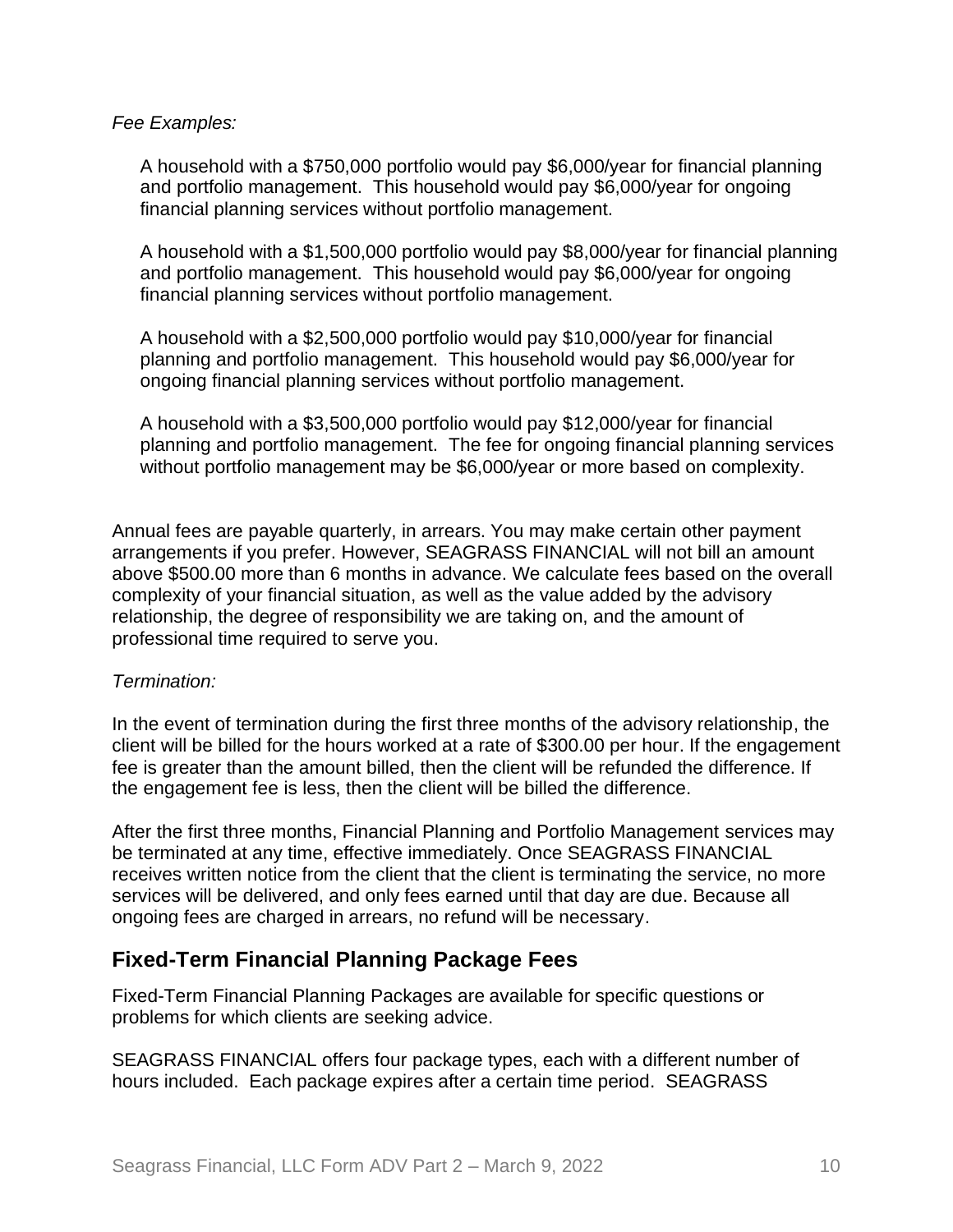FINANCIAL will help clients determine the appropriate package type based on the scope of work.

| <b>Package Type</b>     | Fee    | <b>Max Hours</b> | <b>Expiration</b> |
|-------------------------|--------|------------------|-------------------|
| <b>Focused Package</b>  | \$750  | 3 hours          | 1 month           |
| <b>Targeted Package</b> | \$1500 | 7 hours          | 2 months          |
| <b>Extended Package</b> | \$3000 | 15 hours         | 3 months          |
| Comprehensive Package   | \$5000 | 25 hours         | 6 months          |

Fixed-Term Financial Planning Package fees will be invoiced at the start of the advisory relationship, and due 30 days later.

### **Other Types of Fees and Expenses**

Our fees are exclusive of brokerage commissions, transaction fees, and other related costs and expenses that may be incurred by the client. Clients may incur certain charges imposed by custodians, brokers, and other third parties such as custodial fees, deferred sales charges, odd-lot differentials, transfer taxes, wire transfer and electronic fund fees, and other fees and taxes on brokerage accounts and securities transactions. Mutual fund and exchange traded funds also charge internal management fees, which are disclosed in a fund's prospectus. Such charges, fees and commissions are exclusive of and in addition to our fee, and we shall not receive any portion of these commissions, fees, and costs. Item 12 further describes the factors that we consider in selecting or recommending broker-dealers for client's transactions and determining the reasonableness of their compensation (e.g., commissions).

We do not accept compensation for the sale of securities or other investment products including asset-based sales charges or service fees from the sale of mutual funds.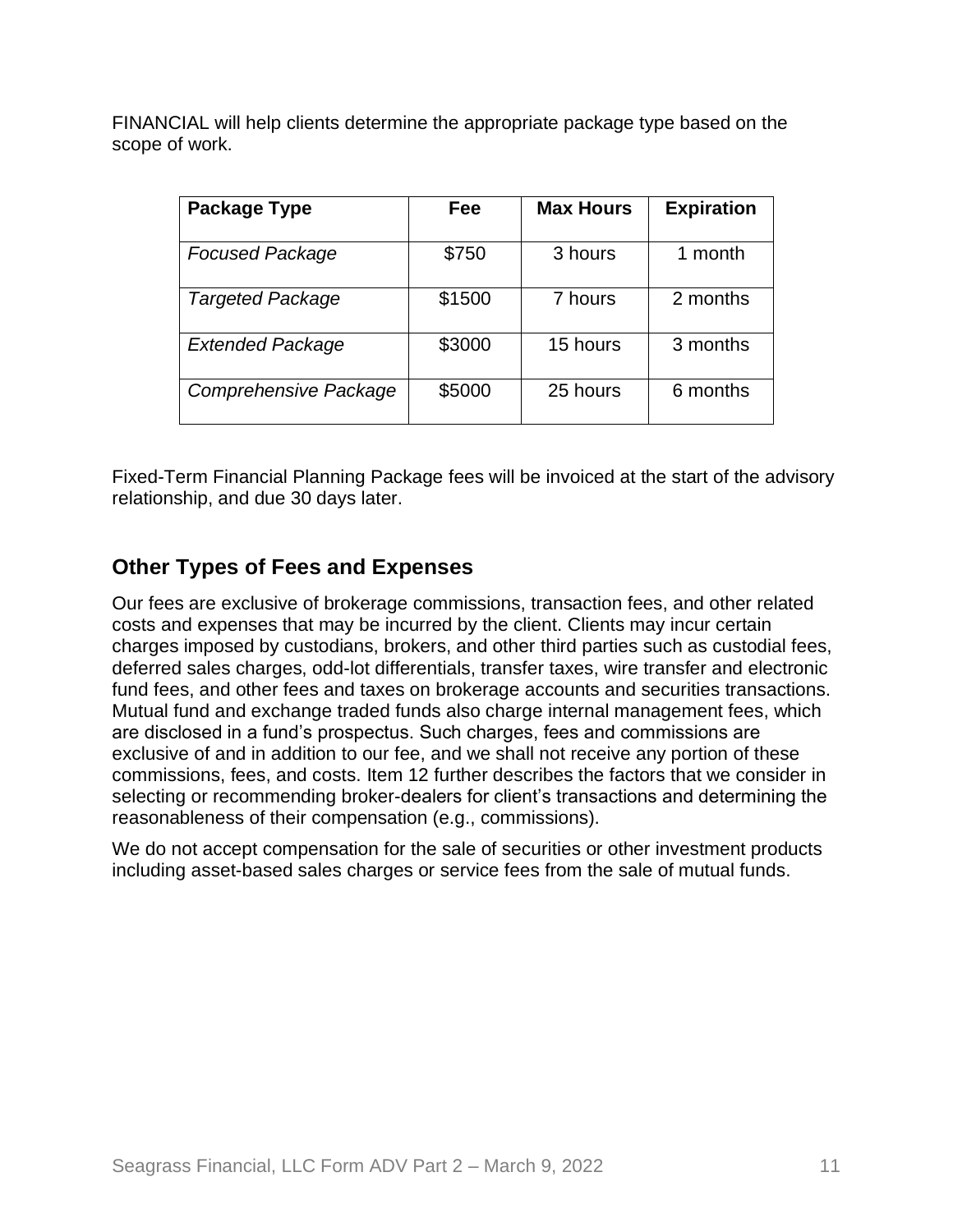# <span id="page-11-0"></span>**Item 6: Performance-Based Fees and Side-By-Side Management**

We do not offer performance-based fees.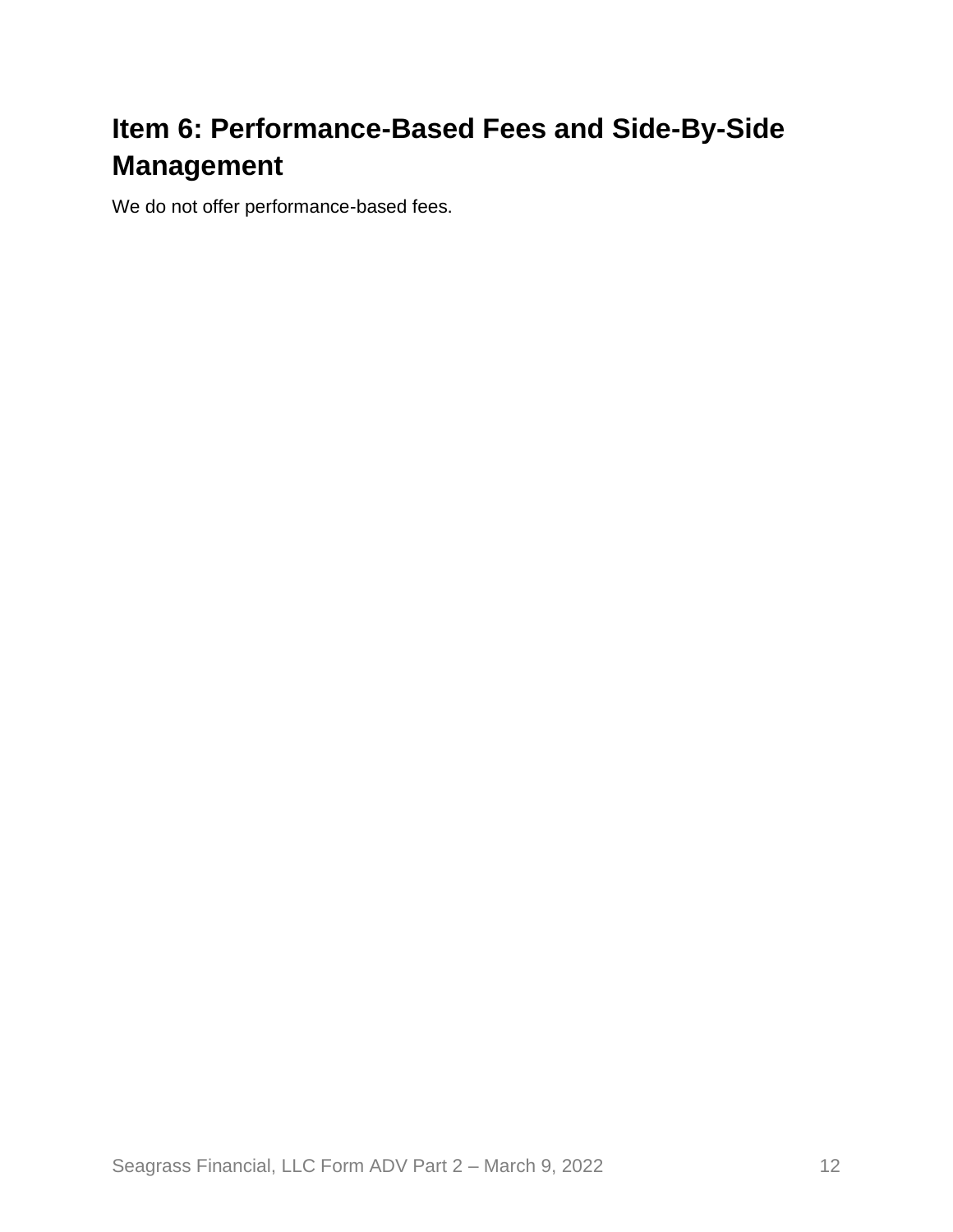# <span id="page-12-0"></span>**Item 7: Types of Clients**

We provide financial planning and portfolio management services to individuals and high net-worth individuals.

We do not have a minimum account size requirement.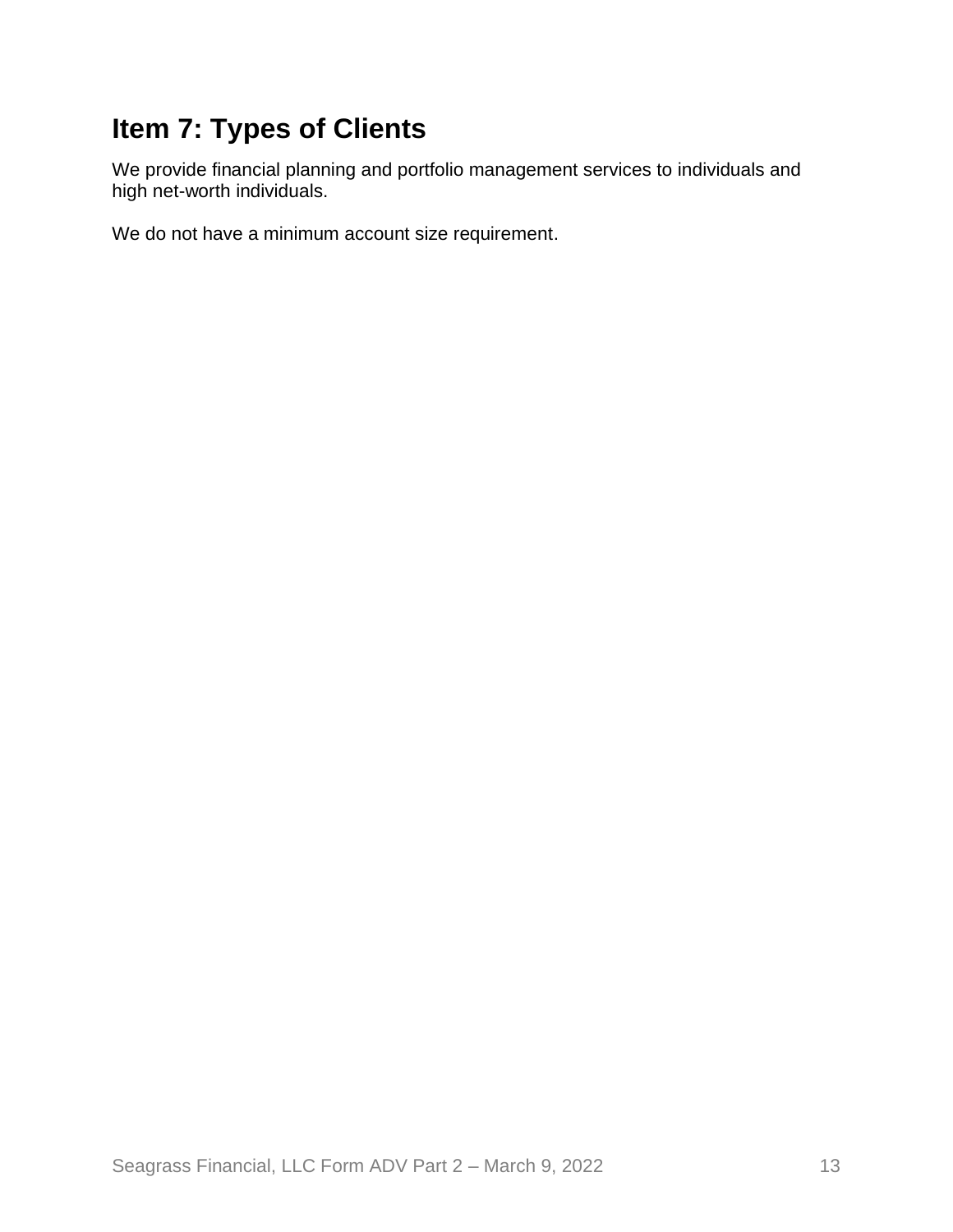# <span id="page-13-0"></span>**Item 8: Methods of Analysis, Investment Strategies and Risk of Loss**

Our primary strategy for investment is passive portfolio management.

### **Passive Portfolio Management**

We primarily practice passive portfolio management. Passive investing involves building portfolios that are comprised of various distinct asset classes. The asset classes are weighted in a manner to achieve a desired relationship between correlation, risk and return. Funds that capture the returns of the desired asset classes are placed in the portfolio. The funds that are used to build passive portfolios are typically index mutual funds or exchange traded funds.

Passive portfolio management is characterized by low portfolio expenses (i.e. the funds inside the portfolio have low internal costs), minimal trading costs (due to infrequent trading activity), and relative tax efficiency (because the funds inside the portfolio are tax efficient and turnover inside the portfolio is minimal).

In contrast, active management involves a single manager or managers who employ some method, strategy or technique to construct a portfolio that is intended to generate returns that are greater than the broader market or a designated benchmark. Academic research indicates most active managers underperform the market.

### **Material Risks Involved**

**All investing strategies we offer involve risk and may result in a loss of your original investment which you should be prepared to bear.** Many of these risks apply equally to stocks, bonds, commodities and any other investment or security. Material risks associated with our investment strategies are listed below.

**Market Risk:** Market risk involves the possibility that an investment's current market value will fall because of a general market decline, reducing the value of the investment regardless of the operational success of the issuer's operations or its financial condition.

**Strategy Risk:** The Adviser's investment strategies and/or investment techniques may not work as intended.

**Small and Medium Cap Company Risk:** Securities of companies with small and medium market capitalizations are often more volatile and less liquid than investments in larger companies. Small and medium cap companies may face a greater risk of business failure, which could increase the volatility of the client's portfolio.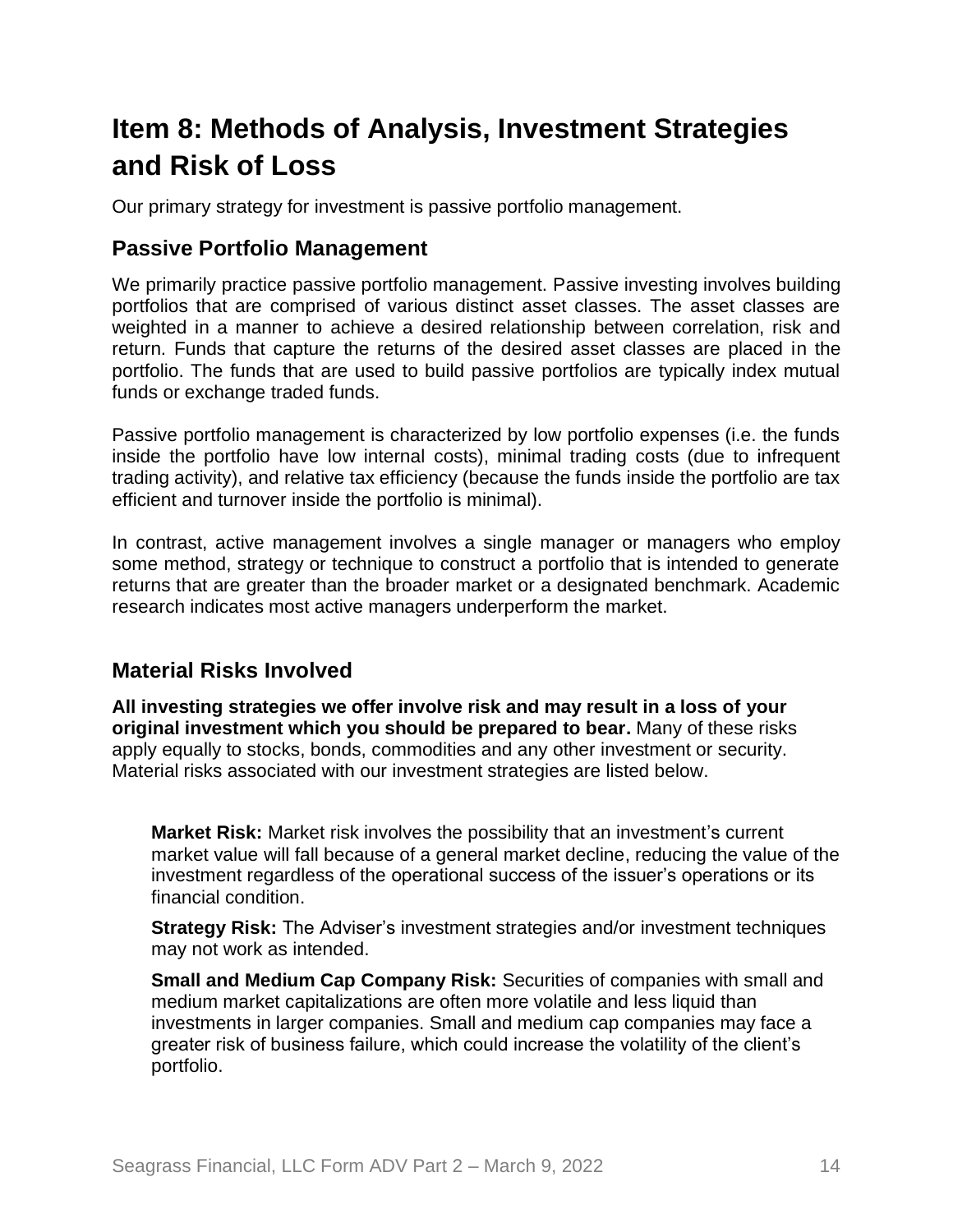**Interest Rate Risk:** Bond (fixed income) prices generally fall when interest rates rise, and the value may fall below par value or the principal investment. The opposite is also generally true: bond prices generally rise when interest rates fall. In general, fixed income securities with longer maturities are more sensitive to these price changes. Most other investments are also sensitive to the level and direction of interest rates.

**Inflation**: Inflation may erode the buying-power of your investment portfolio, even if the dollar value of your investments remains the same.

#### **Risks Associated with Securities**

Apart from the general risks outlined above which apply to all types of investments, specific securities may have other risks.

**Exchange Traded Funds** prices may vary significantly from the Net Asset Value due to market conditions. Certain Exchange Traded Funds may not track underlying benchmarks as expected.

**Investment Companies Risk**. When a client invests in open end mutual funds or ETFs, the client indirectly bears its proportionate share of any fees and expenses payable directly by those funds. Therefore, the client will incur higher expenses, many of which may be duplicative. In addition, the client's overall portfolio may be affected by losses of an underlying fund and the level of risk arising from the investment practices of an underlying fund (such as the use of derivatives). ETFs are also subject to the following risks: (i) an ETF's shares may trade at a market price that is above or below their net asset value; (ii) the ETF may employ an investment strategy that utilizes high leverage ratios; or (iii) trading of an ETF's shares may be halted if the listing exchange's officials deem such action appropriate, the shares are de-listed from the exchange, or the activation of market-wide "circuit breakers" (which are tied to large decreases in stock prices) halts stock trading generally. The Adviser has no control over the risks taken by the underlying funds in which client's invest.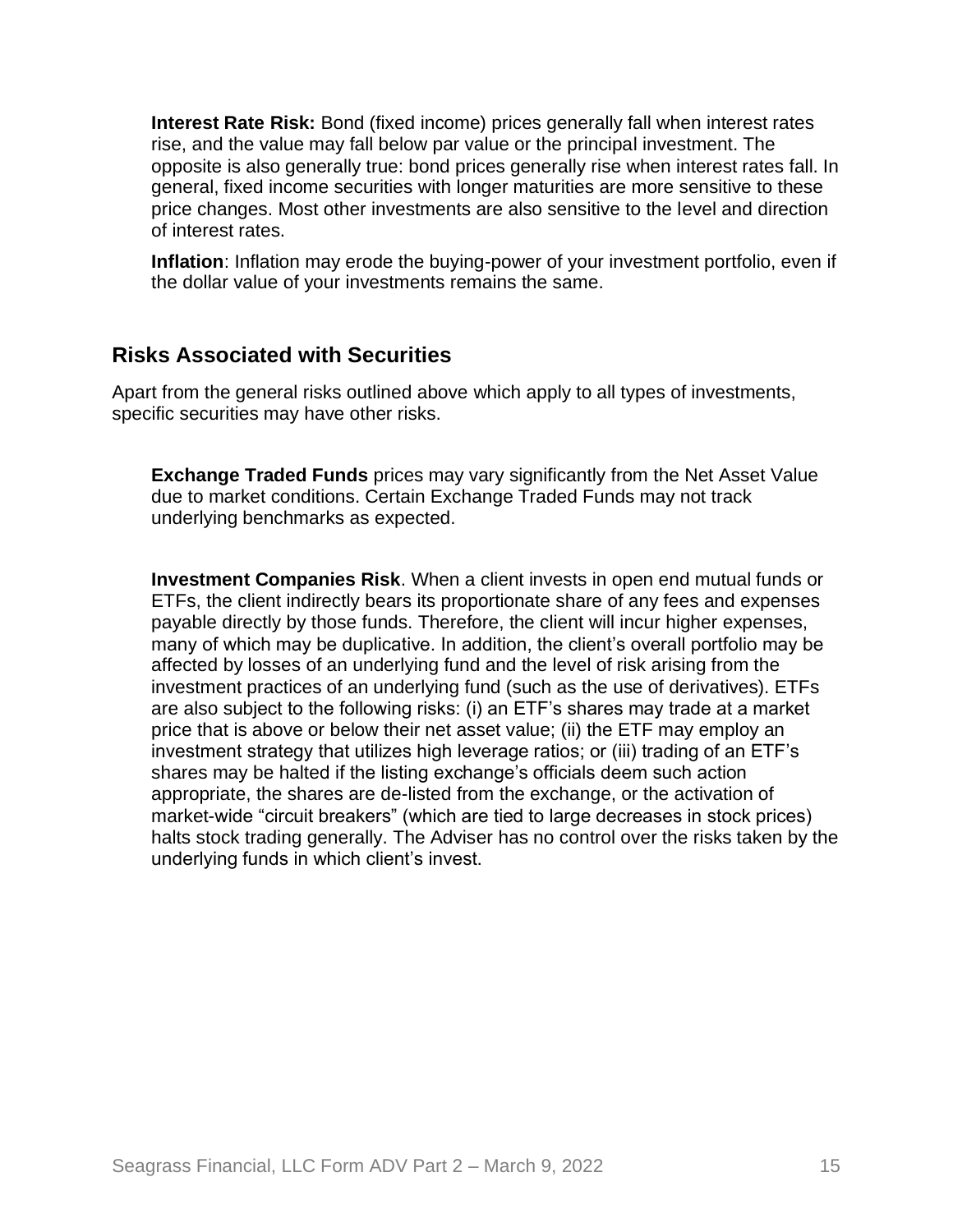# <span id="page-15-0"></span>**Item 9: Disciplinary Information**

Registered Investment Advisers are required to disclose all material facts regarding any legal or disciplinary events that would be material to your evaluation of SEAGRASS FINANCIAL or the integrity of our management. We have no information applicable to this Item.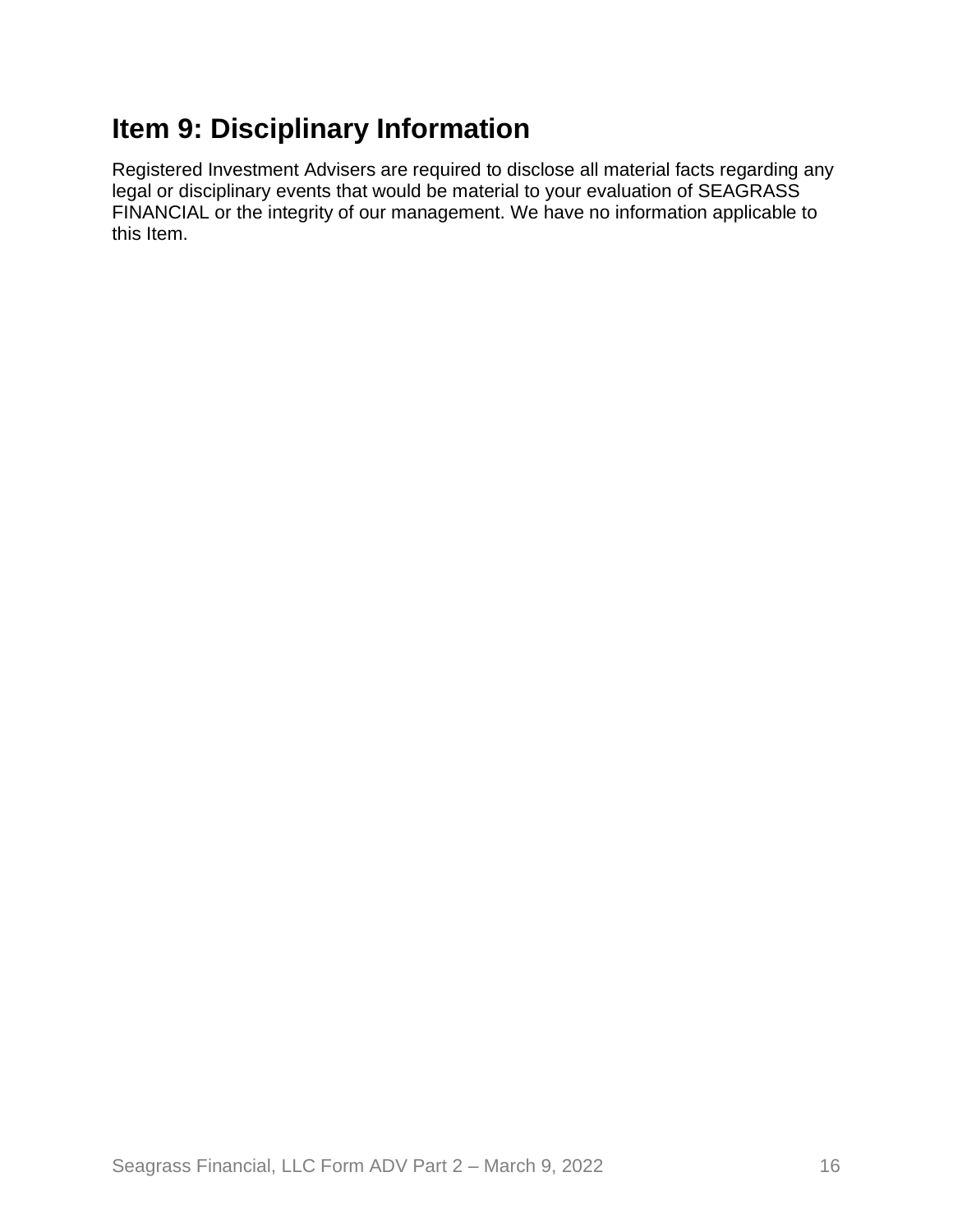# <span id="page-16-0"></span>**Item 10: Other Financial Industry Activities and Affiliations**

No SEAGRASS FINANCIAL employee is registered, or has an application pending to register, as a broker-dealer or a registered representative of a broker-dealer.

No SEAGRASS FINANCIAL employee is registered, or has an application pending to register, as a futures commission merchant, commodity pool operator or a commodity trading advisor.

SEAGRASS FINANCIAL does not have any related parties. As a result, we do not have a relationship with any related parties.

SEAGRASS FINANCIAL only receives compensation directly from clients. We do not receive compensation from any outside source. We do not have any conflicts of interest with any outside party.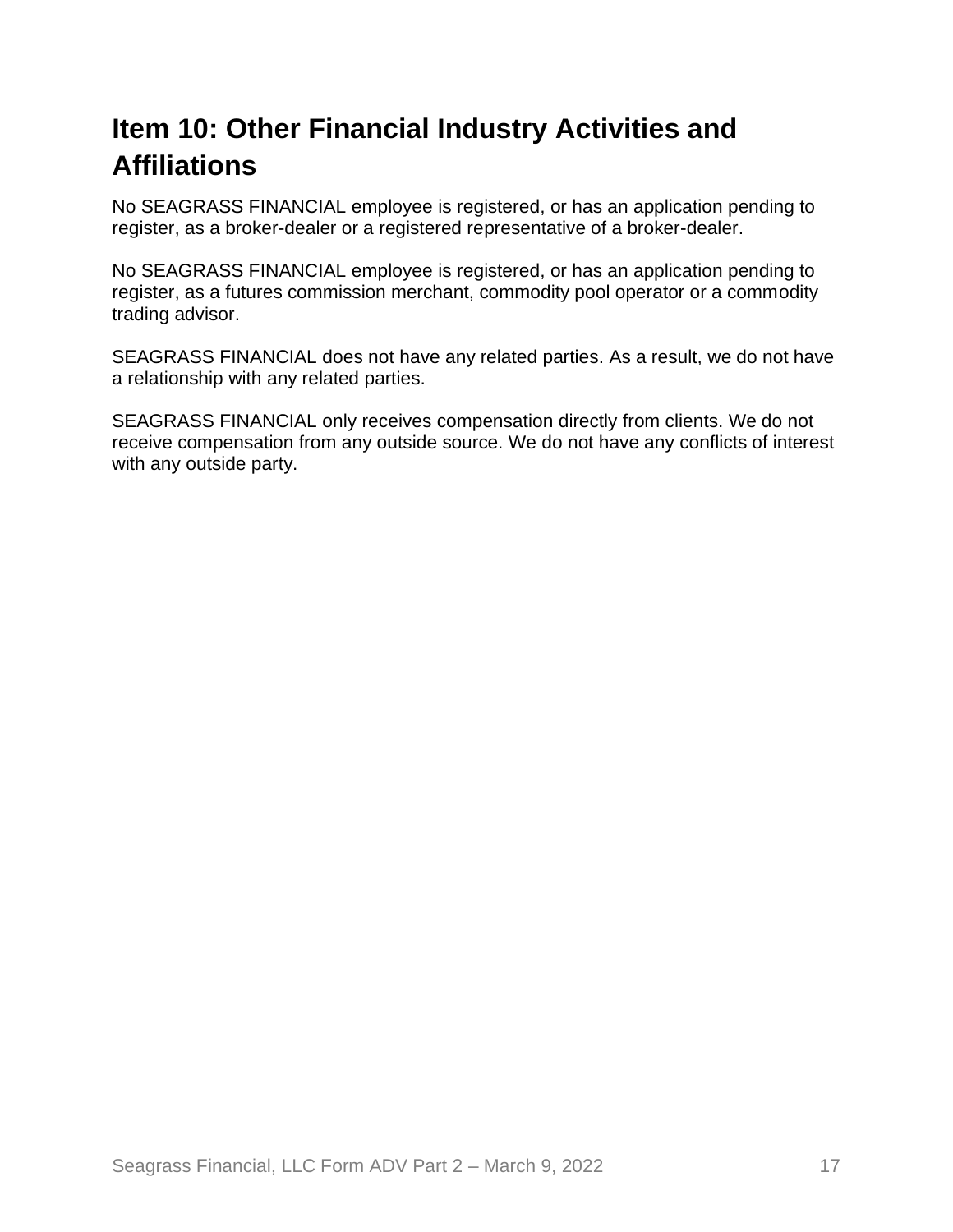# <span id="page-17-0"></span>**Item 11: Code of Ethics, Participation or Interest in Client Transactions and Personal Trading**

As a fiduciary, our firm and its associates have a duty of utmost good faith to act solely in the best interests of each client. Our clients entrust us with their funds and personal information, which in turn places a high standard on our conduct and integrity. Our fiduciary duty is a core aspect of our Code of Ethics and represents the expected basis of all of our dealings.

This code does not attempt to identify all possible conflicts of interest, and literal compliance with each of its specific provisions will not shield associated persons from liability for personal trading or other conduct that violates a fiduciary duty to advisory clients. A summary of the Code of Ethics' Principles is outlined below.

• **Integrity** - Associated persons shall offer and provide professional services with integrity.

• **Objectivity** - Associated persons shall be objective in providing professional services to clients.

• **Competence** - Associated persons shall provide services to clients competently and maintain the necessary knowledge and skill to continue to do so in those areas in which they are engaged.

• **Fairness** - Associated persons shall perform professional services in a manner that is fair and reasonable to clients, principals, partners, and employers, and shall disclose conflict(s) of interest in providing such services.

• **Confidentiality** - Associated persons shall not disclose confidential client information without the specific consent of the client unless in response to proper legal process, or as required by law.

• **Professionalism** - Associated persons' conduct in all matter shall reflect credit of the profession.

• **Diligence** - Associated persons shall act diligently in providing professional services.

We will, upon request, promptly provide a complete code of ethics.

A recommendation made to one client may be different in nature or in timing from a recommendation made to a different client. Clients often have different objectives and risk tolerances. At no time, however, will our firm or any related party receive preferential treatment over our clients.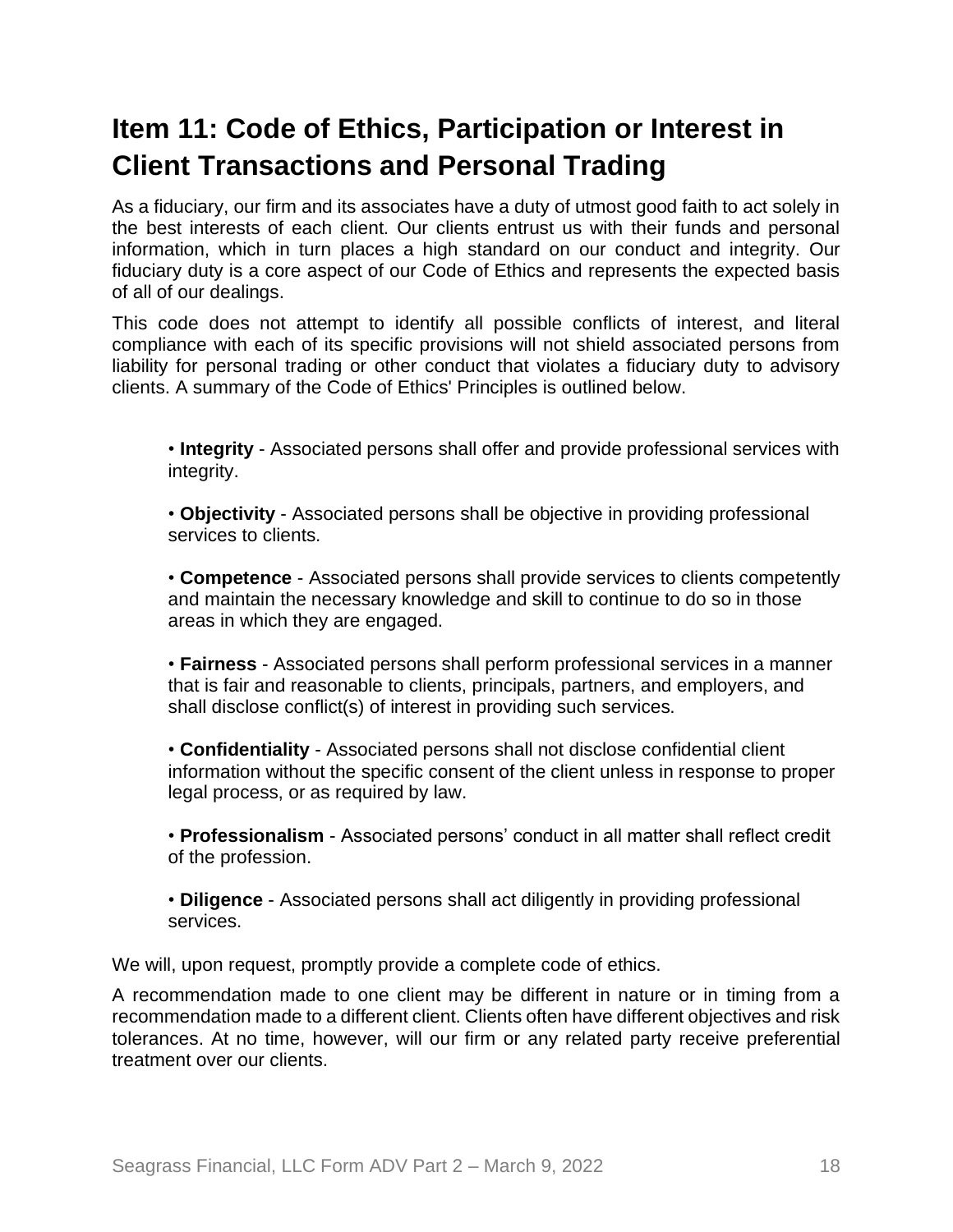In an effort to reduce or eliminate certain conflicts of interest involving the firm or personal trading, our policy may require that we restrict or prohibit associates' transactions in specific securities transactions. Any exceptions or trading pre‐clearance must be approved by our Chief Compliance Officer in advance of the transaction in an account, and we maintain the required personal securities transaction records per regulation.

Additionally, SEAGRASS FINANCIAL requires adherence to its Insider Trading Policy, and the CFA Institute's Asset Manager Code of Professional Conduct and Code of Ethics and Standards of Professional Conduct.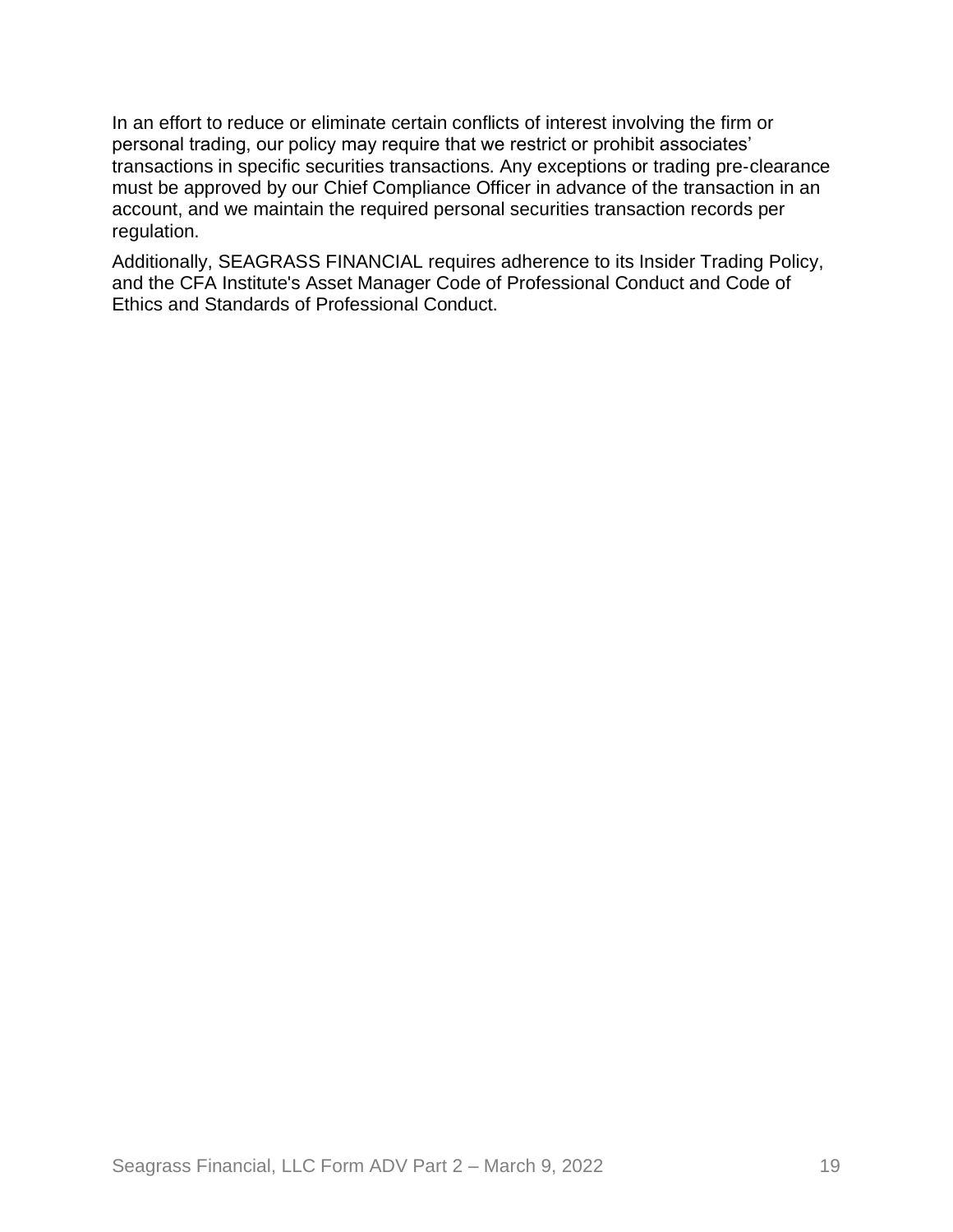## <span id="page-19-0"></span>**Item 12: Brokerage Practices**

### **Factors Used to Select Custodians and/or Broker-Dealers**

SEAGRASS FINANCIAL does not have any affiliation with Broker-Dealers. Specific custodian recommendations are made to clients based on their need for such services. We recommend custodians based on the reputation and services provided by the firm as well as expected costs.

SEAGRASS FINANCIAL participates in the TD Ameritrade Institutional program. TD Ameritrade Institutional is a division of TD Ameritrade, Inc. ("TD Ameritrade") member FINRA/SIPC. TD Ameritrade is an independent [and unaffiliated] SEC-registered broker dealer.

TD Ameritrade offers to independent Investment Advisors services which include custody of securities, trade execution, clearance, and settlement of transactions.

SEAGRASS FINANCIAL receives benefits from TD Ameritrade through its participation in the program. (Please see the disclosure under Item 14 below.)

SEAGRASS FINANCIAL can manage client accounts through TIAA (member FINRA/SIPC). TIAA is an independent and unaffiliated SEC-registered broker-dealer. TIAA's Platform includes products and services designed specifically for Advisers and includes access to information relating to TIAA's financial products and Client accounts maintained by TIAA. SEAGRASS FINANCIAL receives some benefits from TIAA through its participation in the program such as the ability to view and manage accounts through their advisor platform and fund research and reporting capabilities. SEAGRASS FINANCIAL does not deduct any fees from these accounts.

#### **1. Research and Other Soft-Dollar Benefits**

We currently do not receive soft dollar benefits.

#### **2. Brokerage for Client Referrals**

We receive no referrals from a broker-dealer or third party in exchange for using that broker-dealer or third party.

#### **3. Clients Directing Which Broker/Dealer/Custodian to Use**

We do recommend specific custodians for clients to use, however, clients may custody their assets at a custodian of their choice. Clients may also direct us to use a specific broker-dealer to execute transactions. By allowing clients to choose a specific custodian, we may be unable to achieve most favorable execution of client transaction and this may cost clients money over using a lower-cost custodian.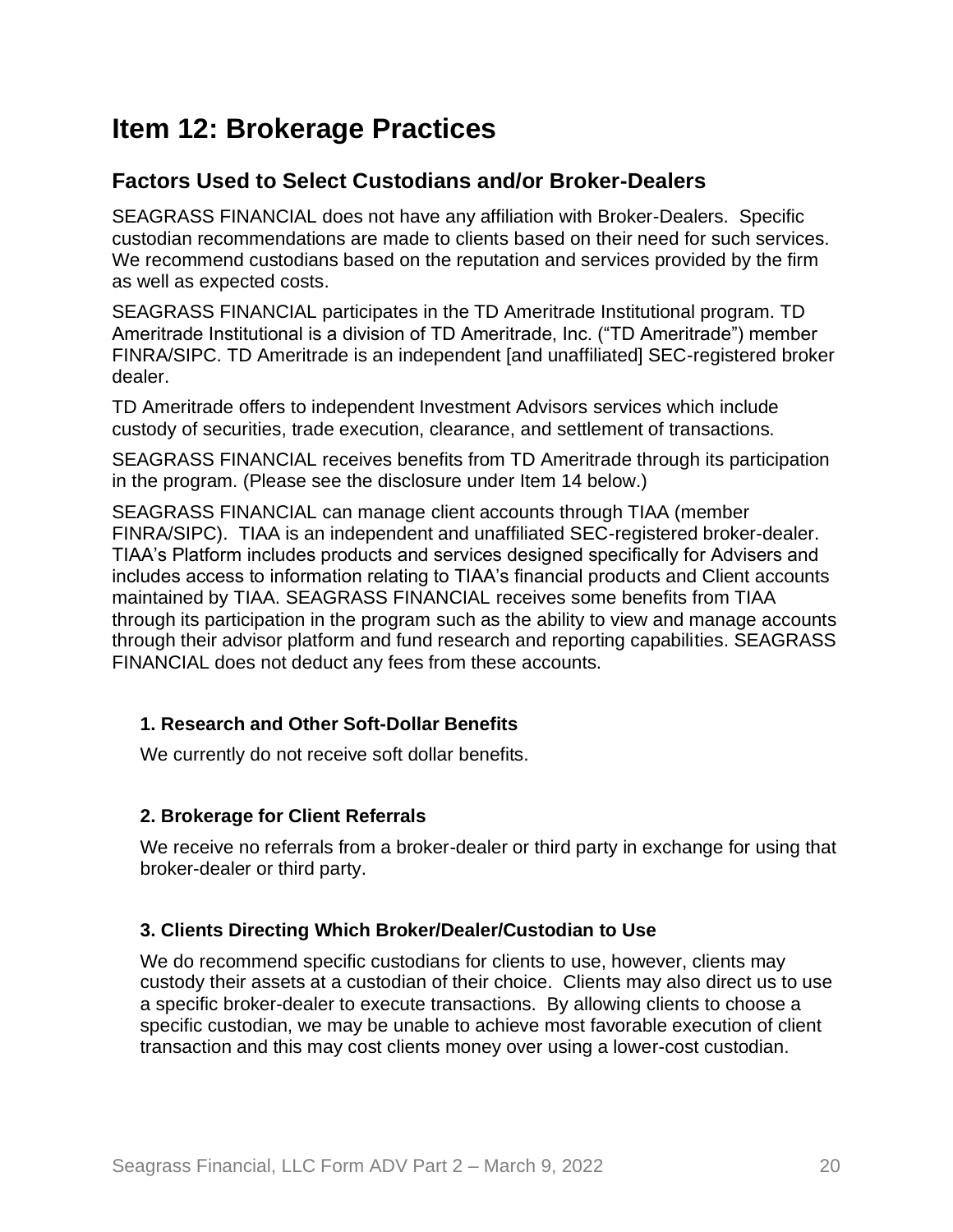Investment advisers may elect to purchase or sell the same securities for several clients at approximately the same time when they believe such action may prove advantageous to clients. This process is referred to as aggregating orders, batch trading or block trading. We do not engage in block trading. It should be noted that implementing trades on a block or aggregate basis may be less expensive for client accounts; however, it is our trading policy is to implement all client orders on an individual basis. Therefore, we do not aggregate or "block" client transactions. Considering the types of investments we hold in advisory client accounts, we do not believe clients are hindered in any way because we trade accounts individually. This is because we develop individualized investment strategies for clients and holdings will vary. Our strategies are primarily developed for the long-term and minor differences in price execution are not material to our overall investment strategy.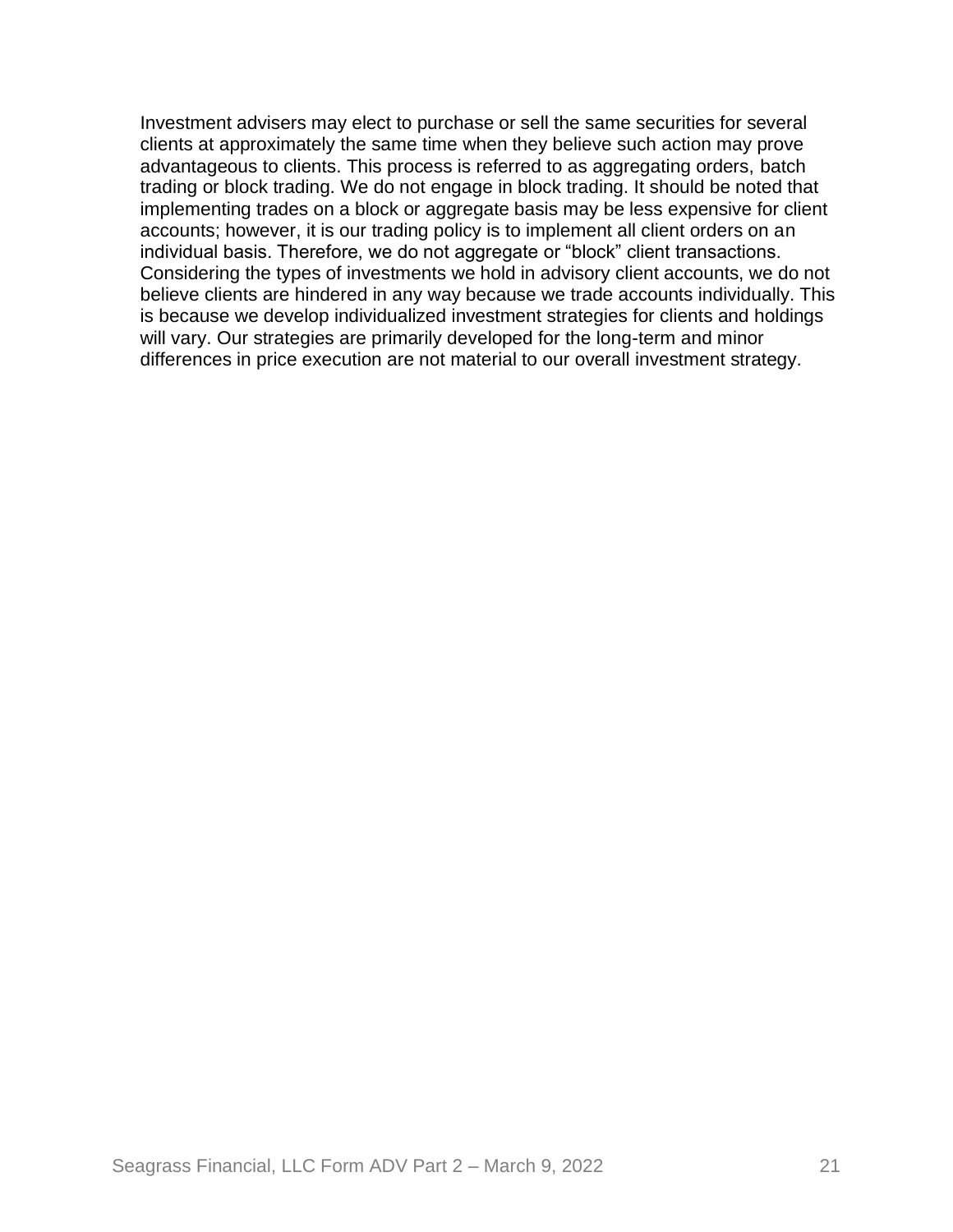## <span id="page-21-0"></span>**Item 13: Review of Accounts**

Linden Cornett, President and CCO of SEAGRASS FINANCIAL, will work with clients to obtain current information regarding their assets and investment holdings and will review this information as part of our financial planning services.

SEAGRASS FINANCIAL may provide written reports to Portfolio Management clients on a quarterly basis.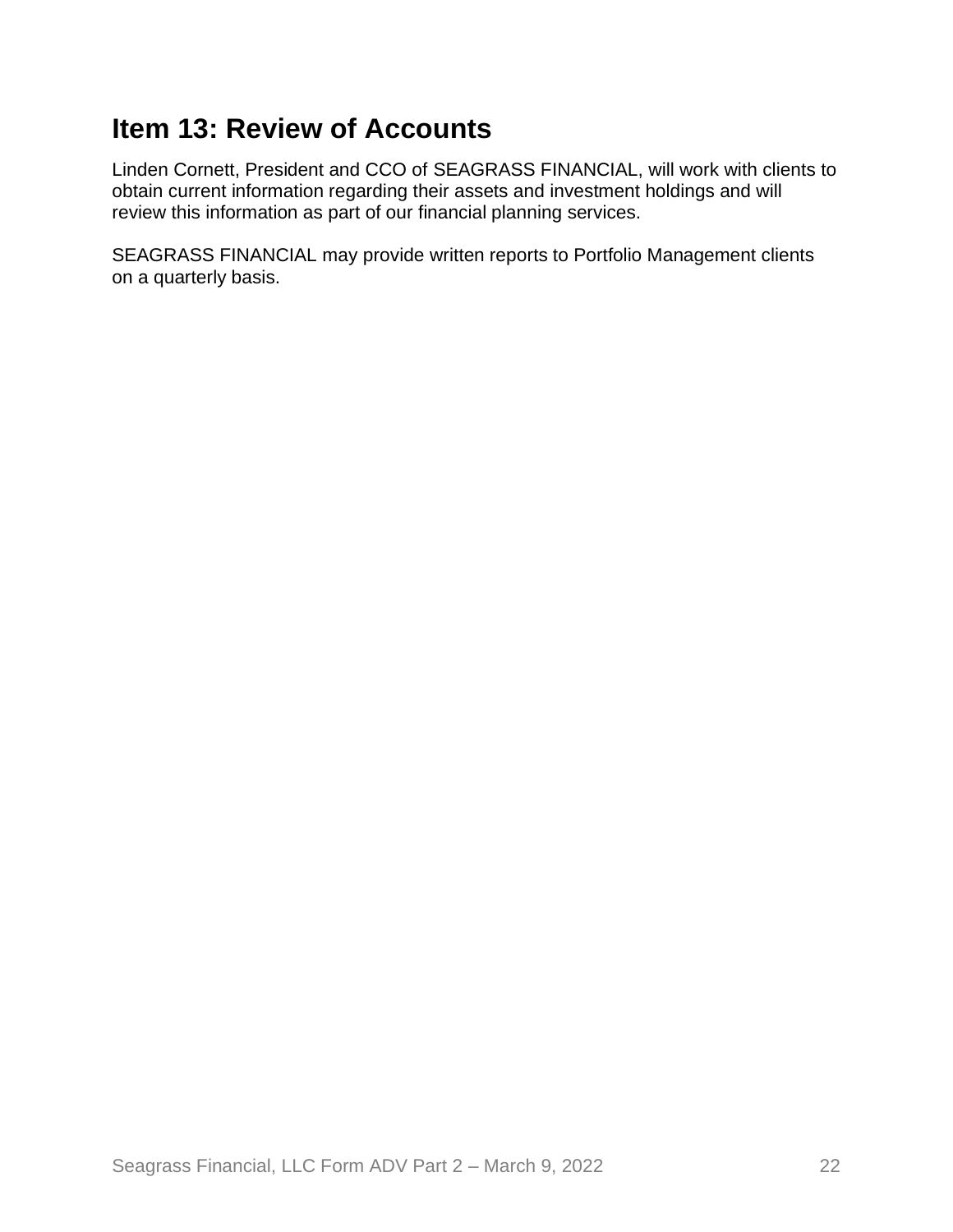## <span id="page-22-0"></span>**Item 14: Client Referrals and Other Compensation**

We do not directly or indirectly compensate any person who is not advisory personnel for client referrals.

As disclosed under Item 12 above, SEAGRASS FINANCIAL participates in TD Ameritrade's institutional customer program and SEAGRASS FINANCIAL may recommend TD Ameritrade to Clients for custody and brokerage services. There is no direct link between SEAGRASS FINANCIAL's participation in the program and the investment advice it gives to its Clients, although SEAGRASS FINANCIAL receives economic benefits through its participation in the program that are typically not available to TD Ameritrade retail investors. These benefits include the following products and services (provided without cost or at a discount): receipt of duplicate Client statements and confirmations; research related products and tools; consulting services; access to a trading desk serving Advisor participants; access to block trading (which provides the ability to aggregate securities transactions for execution and then allocate the appropriate shares to Client accounts); access to an electronic communications network for Client order entry and account information; access to mutual funds with no transaction fees and to certain institutional money managers; and compliance, marketing, research, technology, and practice management products or services provided to SEAGRASS FINANCIAL by third party vendors without cost or at a discount.

TD Ameritrade may also have paid for business consulting and professional services received by SEAGRASS FINANCIAL's related persons. Some of the products and services made available by TD Ameritrade through the program may benefit SEAGRASS FINANCIAL but may not benefit its Client accounts. These products or services may assist SEAGRASS FINANCIAL in managing and administering Client accounts, including accounts not maintained at TD Ameritrade. Other services made available by TD Ameritrade are intended to help SEAGRASS FINANCIAL manage and further develop its business enterprise.

The benefits received by SEAGRASS FINANCIAL or its personnel through participation in the program do not depend on the amount of brokerage transactions directed to TD Ameritrade. As part of its fiduciary duties to clients, SEAGRASS FINANCIAL endeavors at all times to put the interests of its clients first. Clients should be aware, however, that the receipt of economic benefits by Advisor or its related persons in and of itself creates a potential conflict of interest and may indirectly influence the SEAGRASS FINANCIAL's choice of TD Ameritrade for custody and brokerage services.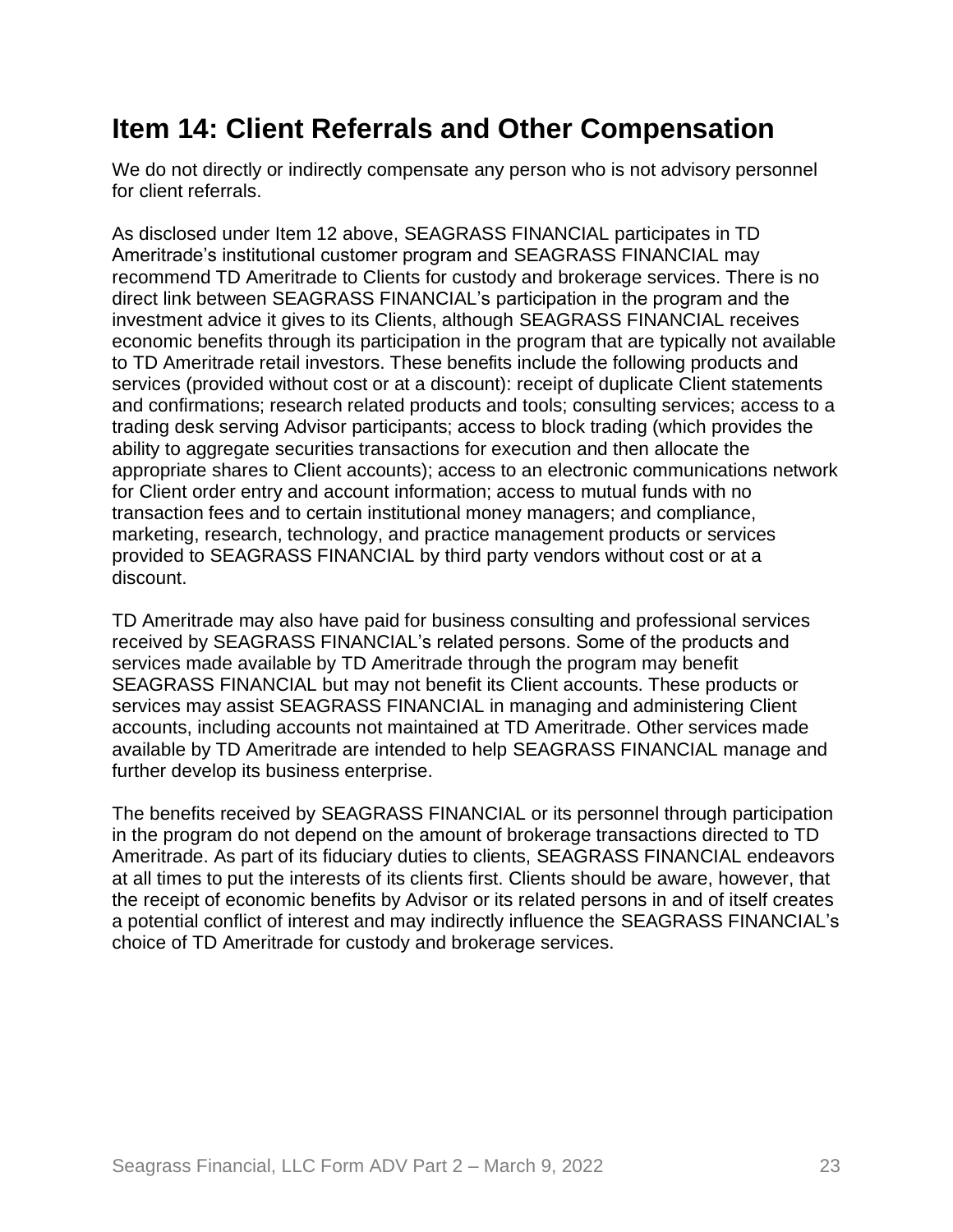# <span id="page-23-0"></span>**Item 15: Custody**

SEAGRASS FINANCIAL does not accept custody of client funds. Clients will receive at least quarterly statements from the broker dealer, bank or other qualified custodian that holds and maintains each client's investment assets. We urge you to carefully review such statements and compare such official custodial records to the reports that we may provide to you. Our reports may vary from custodial statements based on accounting procedures, reporting dates, or valuation methodologies of certain securities.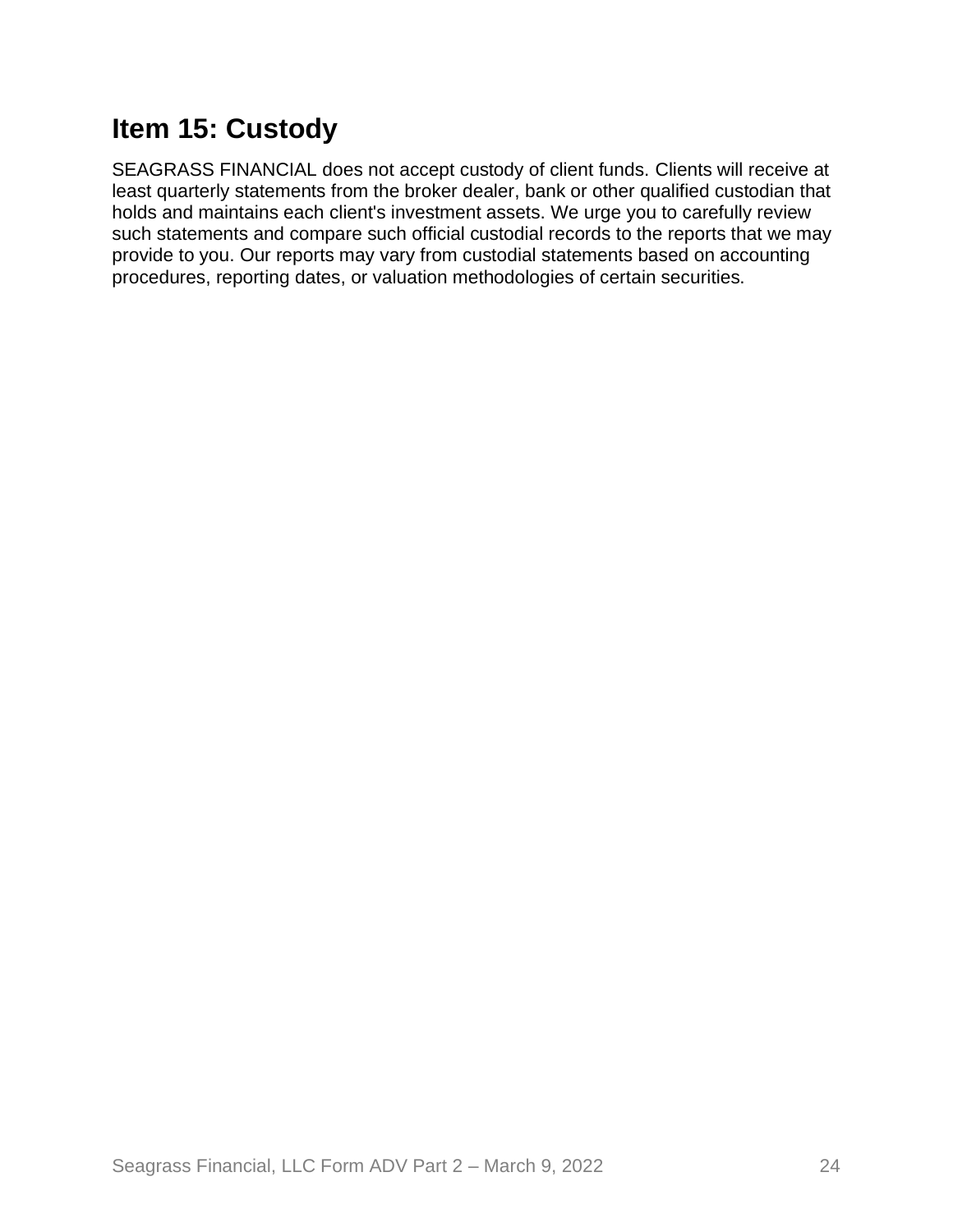# <span id="page-24-0"></span>**Item 16: Investment Discretion**

For those client accounts where we provide portfolio management services, we maintain discretion over client accounts with respect to securities to be bought and sold and the amount of securities to be bought and sold. Investment discretion is explained to clients in detail when an advisory relationship has commenced. At the start of the advisory relationship, the client will execute a Limited Power of Attorney, which will grant our firm discretion over the account. Additionally, the discretionary relationship will be outlined in the advisory contract and signed by the client. Clients may impose reasonable restrictions on investing in certain securities, types of securities, or industry sectors.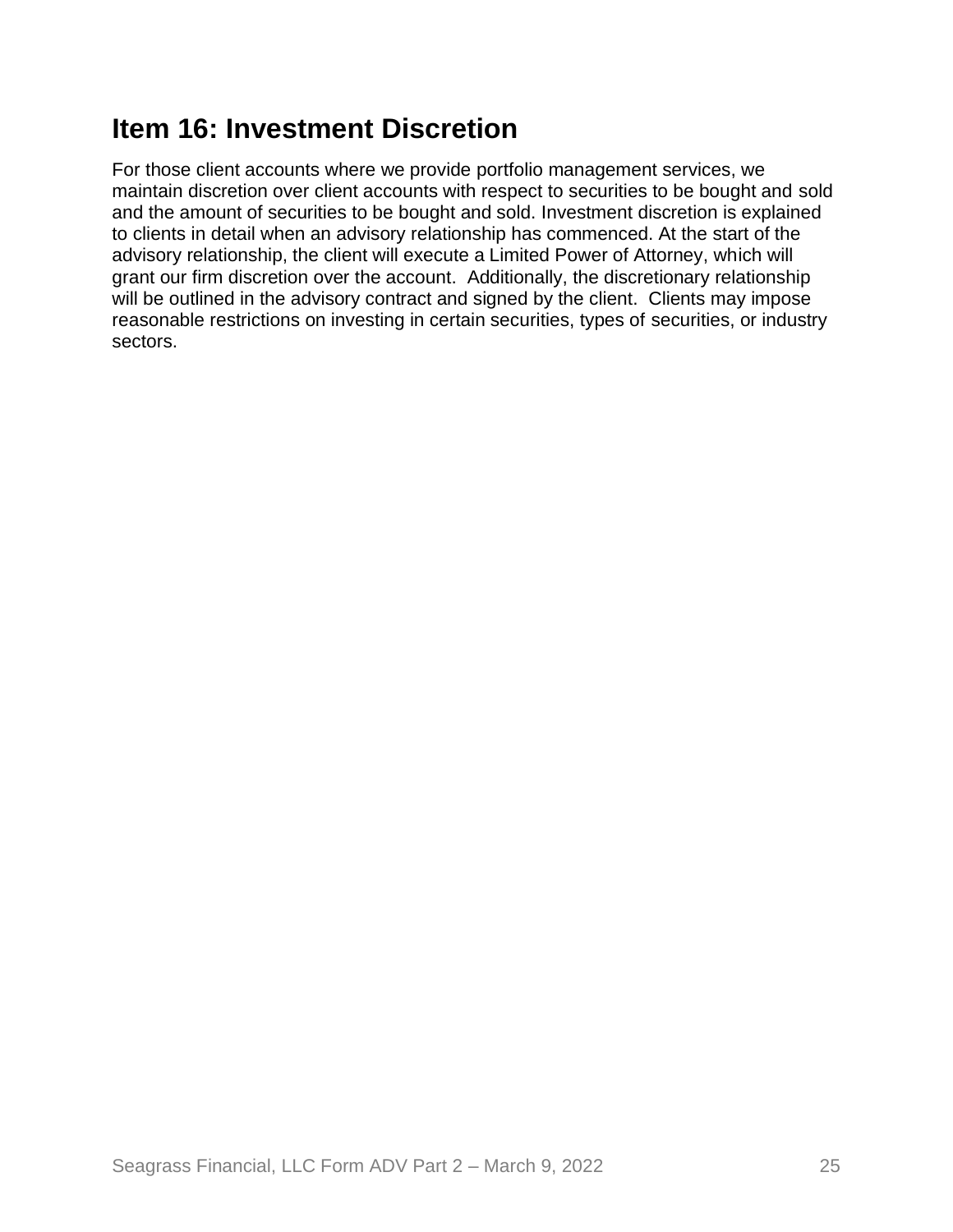# <span id="page-25-0"></span>**Item 17: Voting Client Securities**

We do not vote Client proxies. Therefore, Clients maintain exclusive responsibility for: (1) voting proxies, and (2) acting on corporate actions pertaining to the Client's investment assets. The Client shall instruct the Client's qualified custodian to forward to the Client copies of all proxies and shareholder communications relating to the Client's investment assets. If the client would like our opinion on a particular proxy vote, they may contact us at the number listed on the cover of this brochure.

In most cases, you will receive proxy materials directly from the account custodian. However, in the event we were to receive any written or electronic proxy materials, we would forward them directly to you by mail, unless you have authorized our firm to contact you by electronic mail, in which case, we would forward you any electronic solicitation to vote proxies.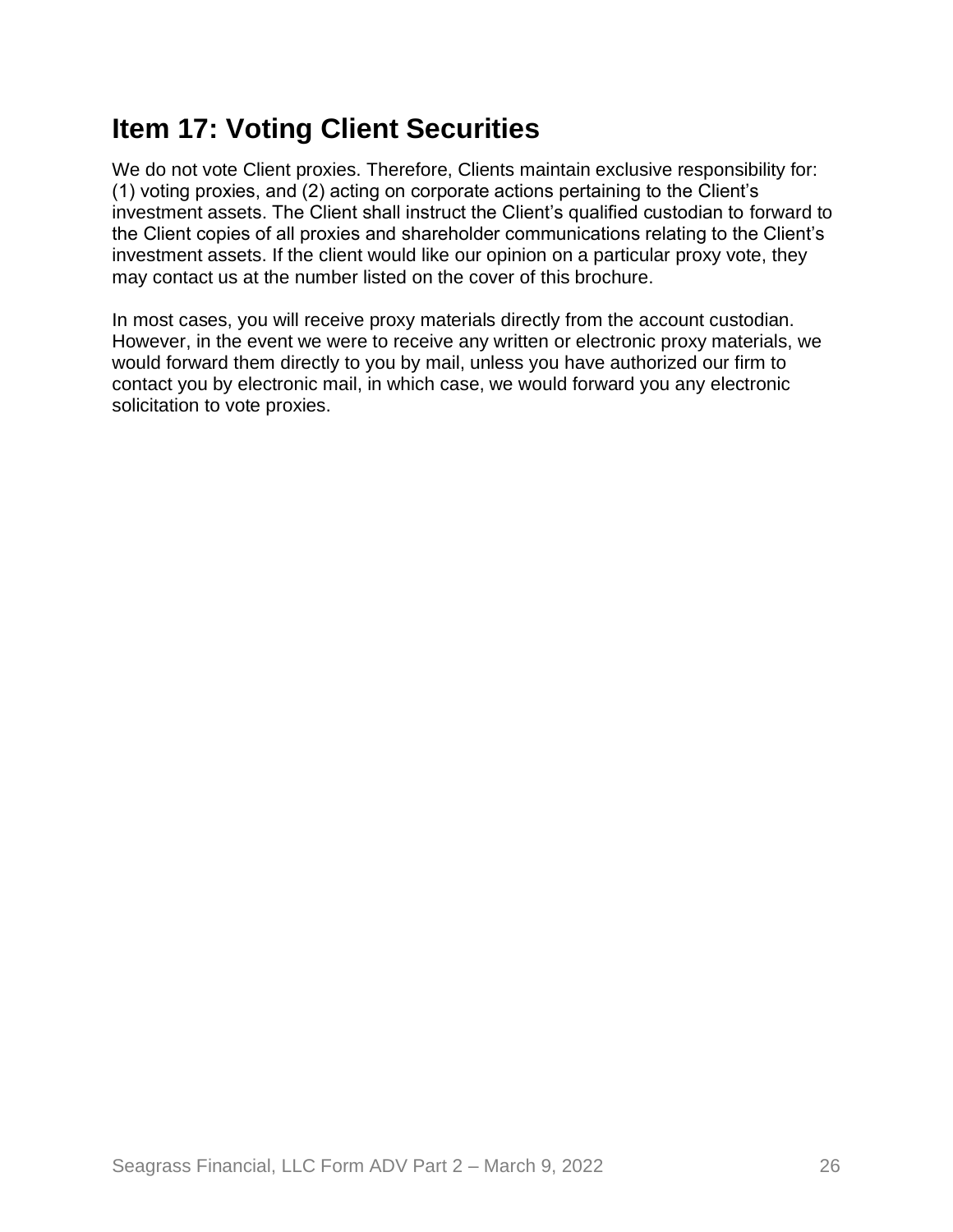# <span id="page-26-0"></span>**Item 18: Financial Information**

Registered Investment Advisers are required in this Item to provide you with certain financial information or disclosures about our financial condition. We have no financial commitment that impairs our ability to meet contractual and fiduciary commitments to clients, and we have not been the subject of a bankruptcy proceeding.

We do not have custody of client funds or securities or require or solicit prepayment of more than \$500 in fees per client six months in advance.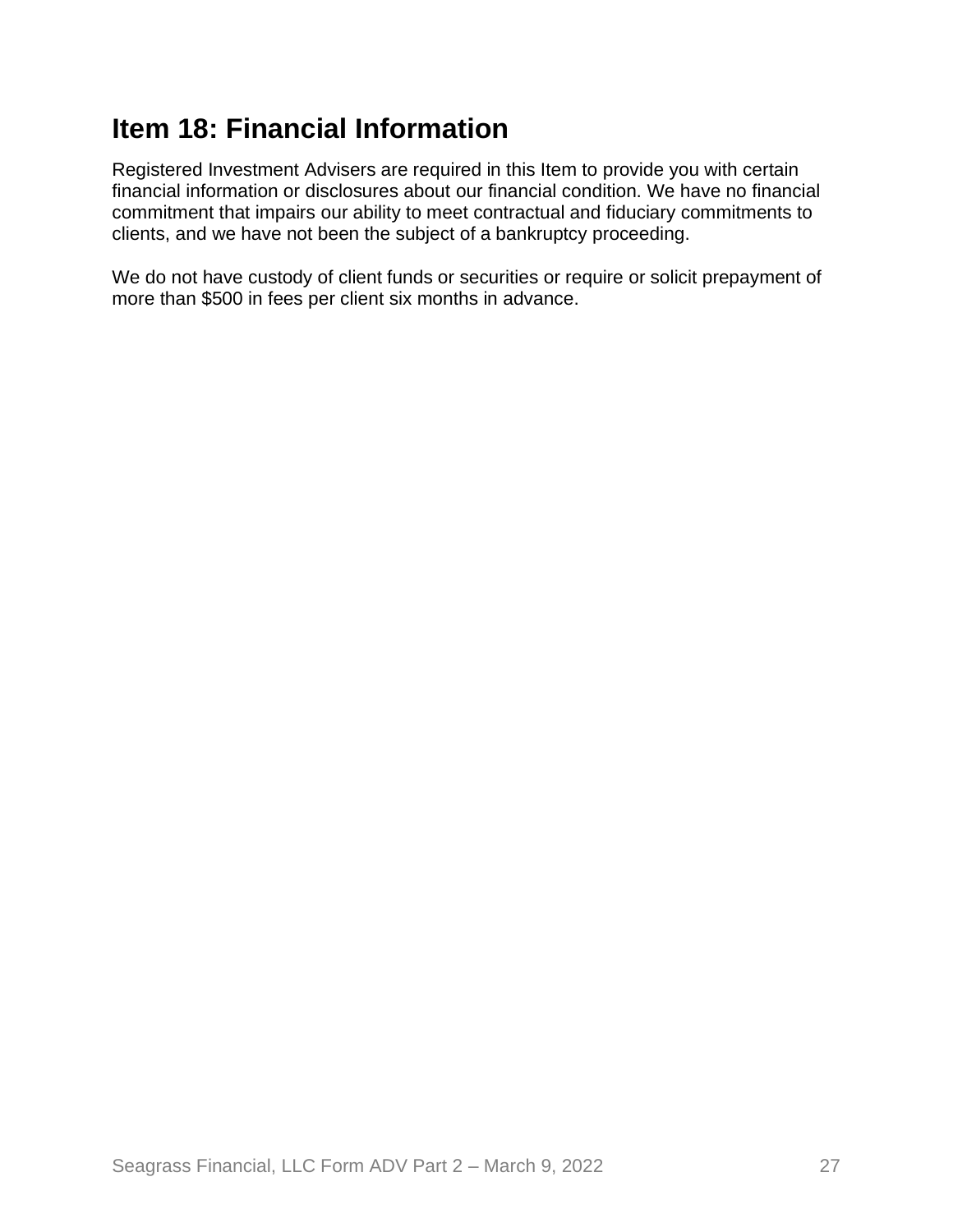## <span id="page-27-0"></span>**Item 19: Requirements for State-Registered Advisers**

### **Linden Cornett**

Born: 1976

### **Educational Background**

- 1998 Bachelor of Arts, Mathematics and Computer Science, Williams College
- 2006 Masters of Business Administration, Babson College

### **Business Experience**

- 08/2015 Present, Seagrass Financial, LLC, President and CCO
- 09/1998 Present, Intel Corporation, Software Architect

### **Other Business Activities**

Linden Cornett is currently employed as a software architect at Intel Corporation. This activity accounts for approximately 25% of her time.

## **Performance Based Fees**

SEAGRASS FINANCIAL is not compensated by performance-based fees.

### **Material Disciplinary Disclosures**

No management person at Seagrass Financial, LLC has ever been involved in an arbitration claim of any kind or been found liable in a civil, self-regulatory organization, or administrative proceeding.

### **Material Relationships That Management Persons Have With Issuers of Securities**

Neither Seagrass Financial, LLC, nor Linden Cornett, have any relationship or arrangement with issuers of securities.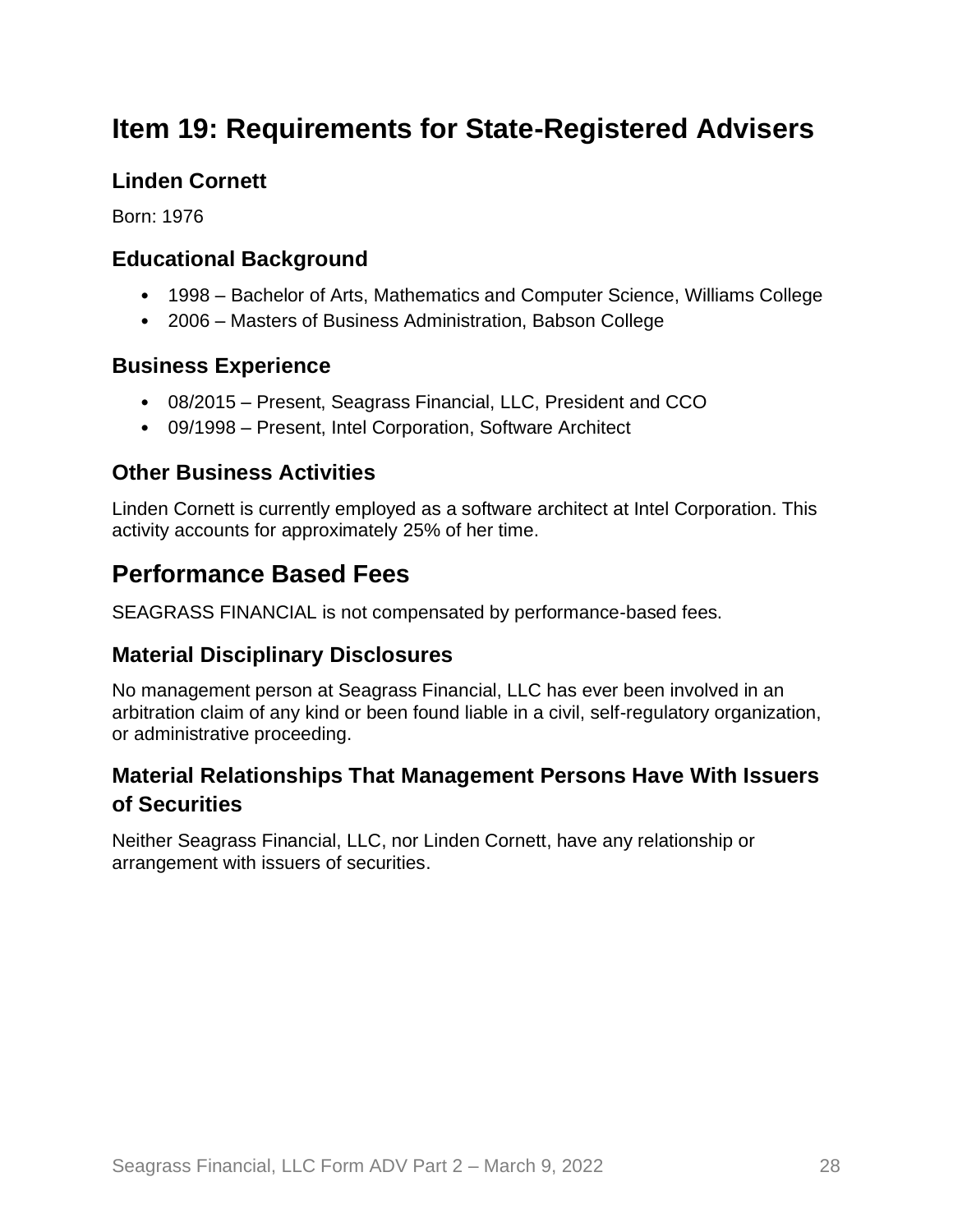Seagrass Financial, LLC

3415 SW 44th Avenue Portland, OR 97221 (503) 334-3188

[http://seagrassfinancial.com](http://seagrassfinancial.com/)

Dated March 9, 2022

## **Form ADV Part 2B – Brochure Supplement**

*For*

### **Linden Cornett**

President, and Chief Compliance Officer

This brochure supplement provides information about Linden Cornett that supplements the Seagrass Financial, LLC ("SEAGRASS FINANCIAL") brochure. A copy of that brochure precedes this supplement. Please contact Linden Cornett if the SEAGRASS FINANCIAL brochure is not included with this supplement or if you have any questions about the contents of this supplement.

Additional information about Linden Cornett is available on the SEC's website at [www.adviserinfo.sec.gov](http://www.adviserinfo.sec.gov/) which can be found using the identification number (CRD) 6558447.

## **Item 2: Educational Background and Business Experience**

### **Linden Cornett**

Born: 1976

#### **Educational Background**

- 1998 Bachelor of Arts, Williams College
- 2006 Masters of Business Administration, Babson College